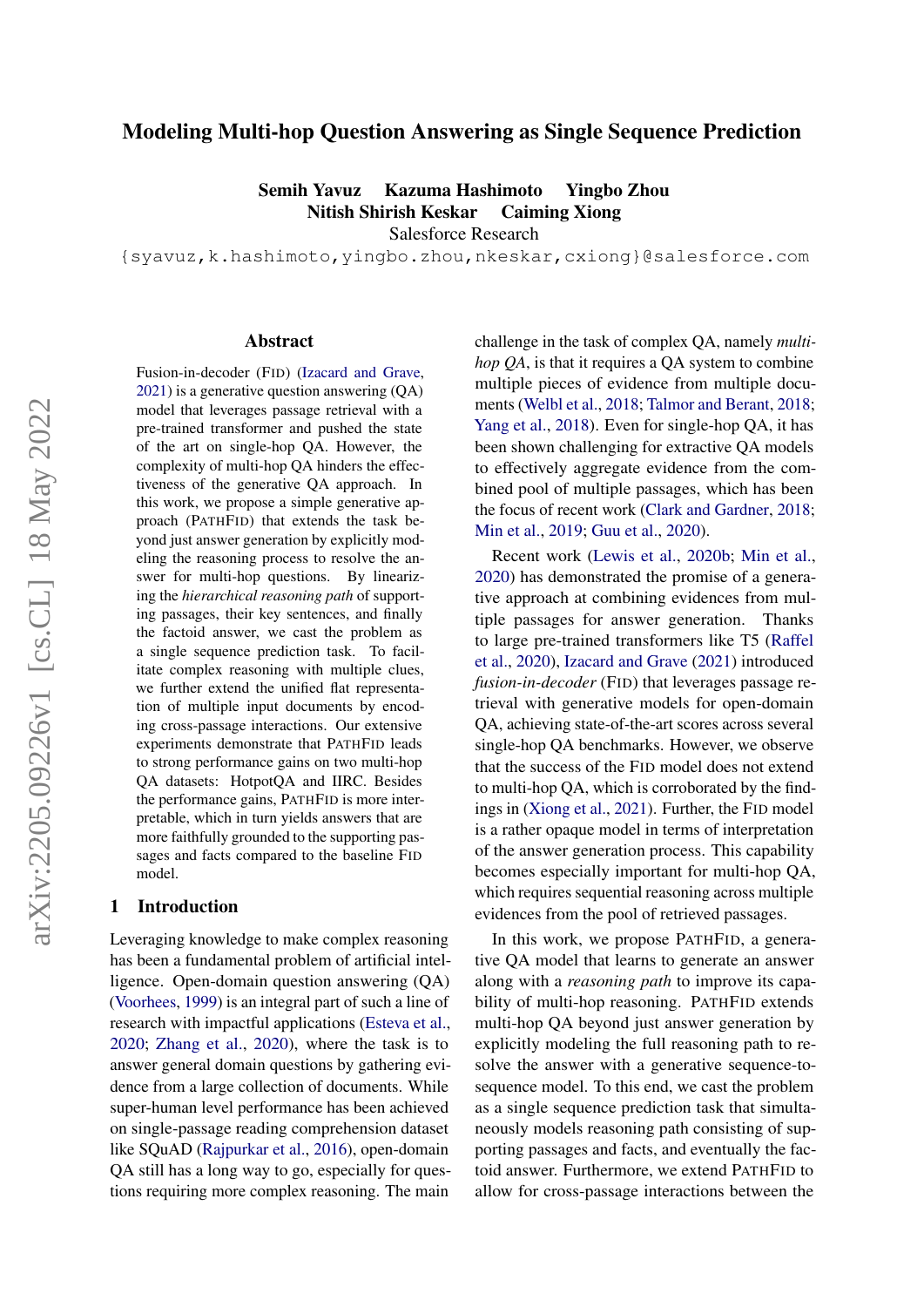<span id="page-1-0"></span>

Figure 1: An example of multi-hop question from HotpotQA dataset. It requires fusing multiple evidences (supporting facts) from multiple passages in a certain order to arrive at the correct answer. We formulate the entire problem as a single sequence prediction of the linearized hierarchical path ending with the answer.

retrieved passages to obtain more expressive representations from the encoder to facilitate modeling a complex reasoning chain by the decoder. Figure [1](#page-1-0) shows an example of our task formulation, and Figure [2](#page-3-0) shows an overview of our approach. We evaluate our proposed approach on two multihop QA datasets: HotpotQA [\(Yang et al.,](#page-11-3) [2018\)](#page-11-3) and IIRC [\(Ferguson et al.,](#page-9-4) [2020\)](#page-9-4). Our extensive experiments demonstrate that (i) PATHFID leads to significant performance gains over FID on answer generation, (ii) PATHFID is the first generative model unlocking the possibility of generating the reasoning path jointly with the answer while achieving competitive performance on supporting fact extraction metric as well. Besides the performance gains, PATHFID is able to expose the underlying reasoning process behind the answer generation, which allows us to conduct a much finer-grained qualitative and quantitative analysis on the model's behavior, providing insights into further improving and better understanding generative models for multi-hop QA.

## 2 Problem Setup and Background

In this section, we formally introduce the problem setup and establish the necessary background.

## 2.1 Multi-hop Question Answering

We first describe the multi-hop QA task in a general way. We assume that a collection of  $K$  passages are given for a question q:  $D_q = \{p_1, p_2, \ldots, p_K\},\$ where  $D<sub>q</sub>$  can be a pre-defined set, or it can also be an output from a text retrieval system (e.g., DPR [\(Karpukhin et al.,](#page-9-5) [2020\)](#page-9-5) and MDR [\(Xiong](#page-11-4) [et al.,](#page-11-4) [2021\)](#page-11-4)) in an open-domain QA setting. That is, in the case of the open-domain setting,  $D_q$  is a subset of a large collection of passages, such as Wikipedia. The task is to generate an answer string a given q and  $D_q$ . In addition, we aim at identifying which passages provide evidence, and which sentences in them are describing the evidence. Figure [1](#page-1-0) shows a comprehensive example of the task definition, where we can see that some sentences (called *supporting facts*) in the two paragraphs are crucial to answer the question. Moreover, there is a reasoning flow: the question  $\rightarrow$  the first paragraph  $\rightarrow$  the second paragraph, which is called a *reasoning path* in previous work [\(Asai et al.,](#page-9-6) [2020\)](#page-9-6). The overall task is then to predict the reasoning path along with the supporting facts, and the answer.

## <span id="page-1-1"></span>2.2 Fusion-in-Decoder Model (FID)

Fusion-in-Decoder (FID) is a generative reader based on a sequence-to-sequence architecture, initialized from pre-trained models such as T5 [\(Raf](#page-10-5)[fel et al.,](#page-10-5) [2020\)](#page-10-5) or BART [\(Lewis et al.,](#page-9-7) [2020a\)](#page-9-7). It consists of an encoder (Enc) and a decoder (Dec). First, it constructs a single block of text  $b_n := \text{question: } q \text{ title: } t_n \text{ context: } p_n$ of concatenated evidence from each passage-title pair  $(p_n, t_n)$  together with the question (q). Then, each of the resulting evidence block  $b_n$  is independently encoded into  $|b_n| \times d$ -dimensional output representations, which are then concatenated to form a unified input representation

<span id="page-1-2"></span>
$$
\mathbf{X} = [\mathbf{Enc}(b_1); \mathbf{Enc}(b_2); \dots, \mathbf{Enc}(b_N)] \quad (1)
$$

of dimension  $(\sum_n |b_n|) \times d$  where  $|b_n|$  denotes the length of the *n*-th block  $b_n$  in number of tokens. Note that, the motivation behind this strategy is to avoid the expensive quadratic self-attention computation on the encoder-side, effectively reducing the complexity from  $\mathcal{O}((\sum |b_n|)^2)$  to  $\mathcal{O}(\sum |b_n|^2)$ . Then, the overall answer generation is modeled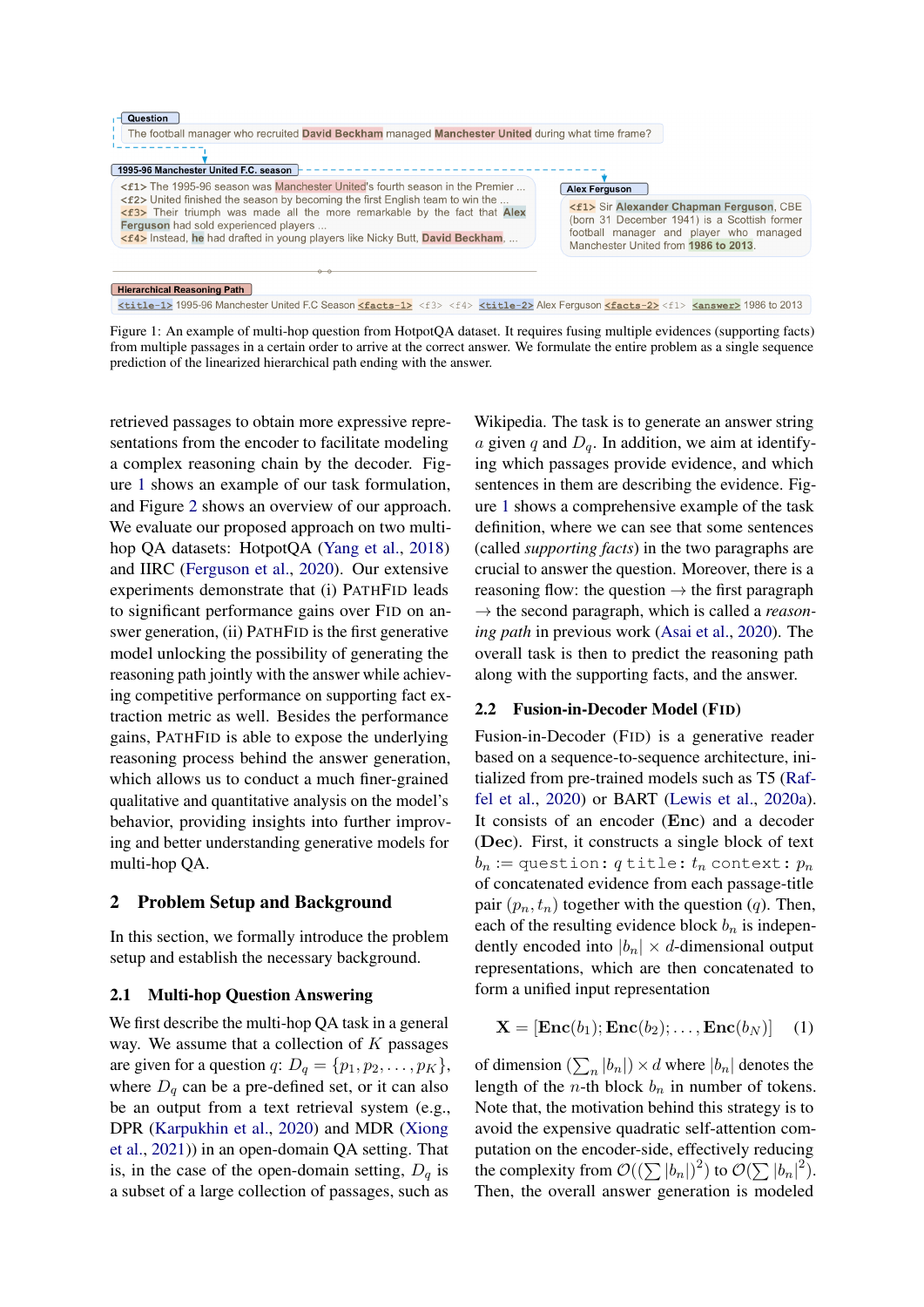as a conditional generation  $p_{\theta}(a|\mathbf{X})$  given **X** consuming the unified input representation  $X$ , where  $\theta$  represents the set of all model parameters. The model is trained to minimize the cross-entropy loss for generating answer tokens on the decoder side. At inference time, FID first computes X based on the retrieved passages, and then decodes the answer token by token following  $p_{\theta}(a_i|a_{\leq i}, \mathbf{X})$  with the learned model parameters  $\theta$ .

## <span id="page-2-3"></span>3 PATHFID Reader for Multi-hop QA

In this section, we introduce a generative reader (PATHFID) for  $K$ -hop QA that jointly generates an alternating sequence of *passage-level* and *factlevel* clues on the reasoning path by more explicit fusion of evidence from the pool of input passages to arrive at the correct answer.

## 3.1 Overview of PATHFID

As illustrated in Figure [2,](#page-3-0) PATHFID employs a single sequence-to-sequence architecture that independently encodes the input passages after inserting special fact markers  $\left\langle \langle f_i \rangle \right\rangle$  before the *i*-th sentence of each passage. Conditioning on the concatenation of token-level input representations per passage, its decoder then generates the linearized hierarchical reasoning path obtained by concatenating the sequence of passage titles and their corresponding supporting fact pointers followed by the answer. Each segment on the reasoning path is separated by special markers in a way that makes it possible to uniquely recover the individual segment predictions after decoding in the inference time.

## 3.2 Extending Multi-hop QA beyond Answer Generation

The opaqueness of the FID model, which makes understanding of the reasoning process more difficult, motivated our approach and its emphasis on exposing the reasoning path. Instead of only modeling answer generation, we propose to jointly model it with the full *reasoning path* in an *hierarchical fashion* to derive the answer in a unified way using *multi-task maximum likelihood training*.

#### 3.2.1 Global Input Representation

We utilize the core input encoding architecture from FID approach (Section [2.2\)](#page-1-1) by introducing a new passage representation that will facilitate supporting fact generation on the reasoning path as illustrated in Figure [2.](#page-3-0) To this end, we independently encode each input passage-title pair  $(p_n, t_n)$  along

with the question q as a separate block  $b_n^{\text{path}} :=$ question:  $q$  title:  $t_n$  context:  $p_n^{\text{path}}$ where we redefine the context representation by inserting special tokens  $\left\langle \langle f_i \rangle \right\rangle$  before each sentence of the passage as

<span id="page-2-0"></span>
$$
p_n^{\text{path}} := \langle f_1 \rangle s_n^{(1)} \langle f_2 \rangle s_n^{(2)} \cdots \langle f_{l_n} \rangle s_n^{(l_n)} \tag{2}
$$

where  $s_n^{(i)}$  denotes the *i*-th sentence of passage  $p_n$ , and  $l_n$  is the number sentences it contains. Having redefined the input blocks  $(b_n^{\text{path}})$  per passage, we then compute the global input representation similar to Eq. [1](#page-1-2) by

<span id="page-2-2"></span>
$$
\mathbf{X}_q^{\text{path}} = [\mathbf{Enc}(b_1^{\text{path}}); \mathbf{Enc}(b_2^{\text{path}}); \dots; \mathbf{Enc}(b_N^{\text{path}})]
$$
\n(3)

Note that sentence indicators  $(\langle f_i \rangle)$  are shared across all passages, encouraging a more hierarchical passage representation by explicitly breaking them down into sentence-level sub-blocks using the same indicator tokens.

## 3.2.2 Hierarchical Reasoning Path as a Sequence

The hierarchical design of reasoning path is inspired by the human reasoning process for multihop QA task. More precisely, if a question  $q$  requires  $K$ -hop reasoning, then we process these  $K$  passages in a sequential order alternating between their passage-level and sentence-level evidence until we reach the answer. To this end, let  $R_q = \{p_{r_1}, p_{r_2}, \dots, p_{r_K}\}\$  with  $r_i \in [1, N]$  denote the sequence of passages from the larger pool  $D_q$ reflecting this reasoning process for locating the answer a for question q. As shown in Figure [2,](#page-3-0) we define the hierarchical reasoning path as a linearized sequence of blocks of passage titles and supporting facts followed by the answer block

$$
\mathbf{Y}_q^{\text{path}} := [T_{r_1}; E_{r_1}; T_{r_2}; E_{r_2}; \cdots; T_K; E_{r_K}; A] \tag{4}
$$

where  $T_{r_i}$  represents the *i*-th title block obtained by inserting a special token  $(\text{title}-i)$  before the title  $t_{r_j}$  and A denotes the answer block derived by prepending a special token  $(\langle \text{answer}\rangle)$  to the answer a as illustrated in Figure [2.](#page-3-0) On the other hand, i-th supporting fact block is defined as the sequence of fact indicators following  $\text{ifacts-}$ token by

<span id="page-2-1"></span>
$$
E_{r_i} := \langle \text{facts-i} \rangle \langle f_{j_1} \rangle \langle f_{j_2} \rangle \cdots \langle f_{j_{m_i}} \rangle \tag{5}
$$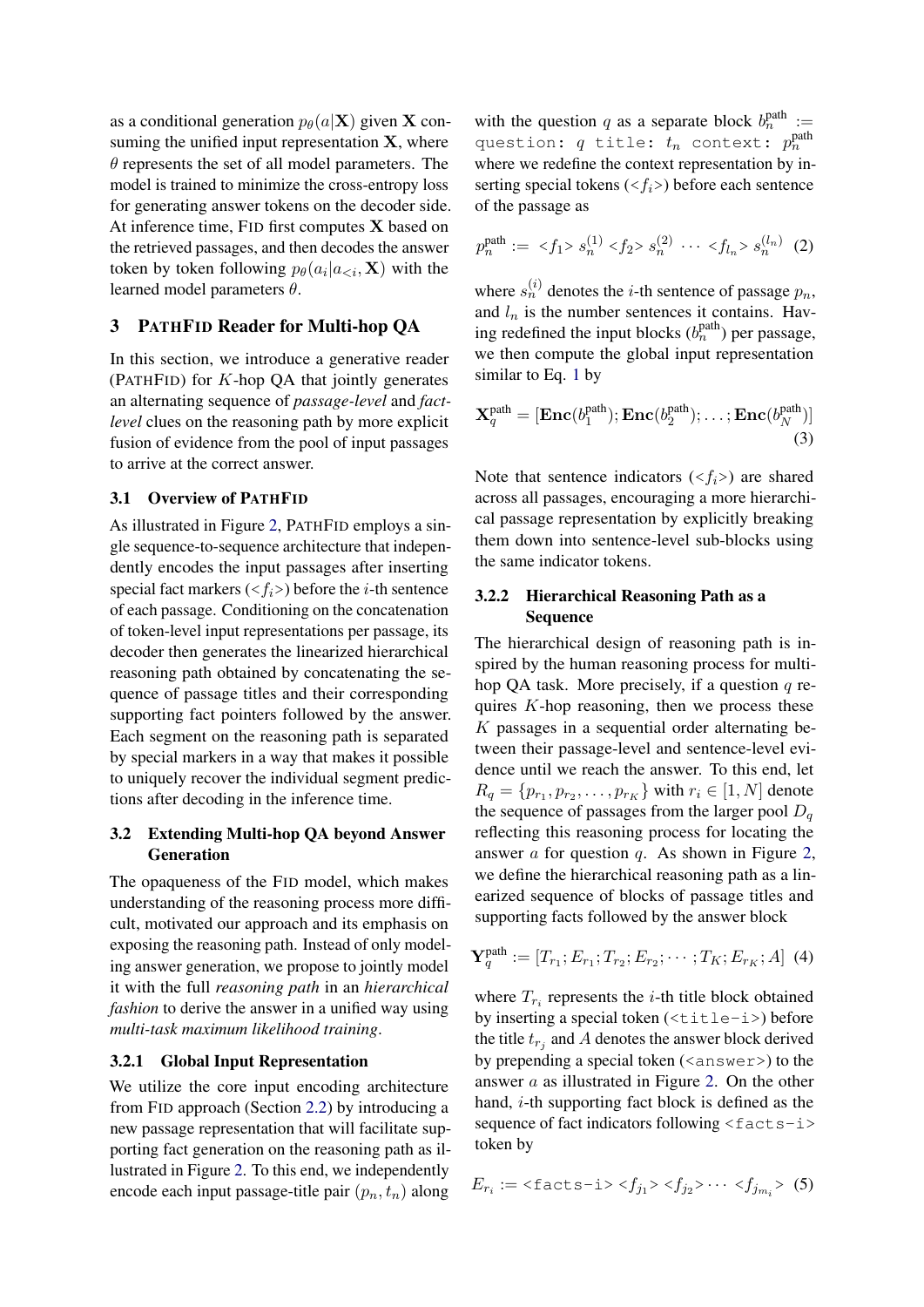<span id="page-3-0"></span>

Figure 2: PATHFID model overview. Each question+passage block is encoded in parallel, which are then concatenated in to a long flat sequence of vector representations. The decoder then consumes this long sequence and generates the full reasoning path, which is then uniquely parsed into the final answer along with the supporting facts exposing the underlying reasoning.

where  $\{j_1, j_2, \ldots, j_{m_i}\}\)$  denote the indices of key sentences to leverage from passage  $p_{r_i}$  to transition to the next evidence on the reasoning process  $R_q$  for question q, and  $1 \leq m_i \leq l_{r_i}$  denotes the number of supporting facts. Note that fact indicators  $\langle f_i \rangle$  are shared between the contexts  $p_n^{\text{path}}$  of input blocks (Eq. [2\)](#page-2-0) and supporting fact blocks (Eq. [5\)](#page-2-1) on the target reasoning path to allow the decoder to follow along the sequential reasoning  $R_q$  by pointing to the facts  $E_{r_i}$  of passage  $p_{r_i}$ .

### <span id="page-3-1"></span>3.3 Encoding Cross-Passage Interactions (PATHFID+)

PATHFID enables more explicit evidence fusion through the reasoning path to guide the model to towards correct answer in a structured way. However, it still relies on the decoder to combine all the clues together, which might still struggle due to lack of cross-passage interactions as input blocks are encoded independently. To address this potential limitation, we propose PATHFID+, where we further extend PATHFID in a way that enables crosspassage interaction by redefining the input block consisting of a pair of passages  $(p_{n_1}, p_{n_2})$  as

$$
b_{n_1,n_2}^{\text{path+}} := \text{question: } q
$$
\n
$$
\langle \text{title-1} \rangle t_{n_1} \langle \text{context-1} \rangle p_{n_1}^{\text{path}}
$$
\n
$$
\langle \text{title-2} \rangle t_{n_2} \langle \text{context-2} \rangle p_{n_2}^{\text{path}}
$$

assuming that a set of passage pairs  $(p_{n_1}, p_{n_2})$  are available for model to consume. In particular, we derive a set of pairs of passages from the initial set  $D_q$  by  $D_q^+ = \{(p^*, p_1), (p^*, p_2), \dots, (p^*, p_N)\}\$ where  $p^*$  corresponds to the first passage that is possible to immediately hop to from question  $q$ , which may be determined by another model, or by executing the original PATHFID on  $D_q$  in our case. Global input representation  $X_q^{\text{path+}}$  is obtained similarly (Eq. [3\)](#page-2-2) by except encoding the new blocks  $b_{n_1,n_2}^{\text{path+}}$ allowing for cross-passage interactions, while the target reasoning path  $Y_q^{\text{path}+}$  remains the same as  $Y_q^{\text{path}}$ . Note that  $\text{title}-i$  > special markers are shared between new input block  $b_{n_1,n_2}^{\text{path+}}$  and target reasoning path  $Y_q^{\text{path+}}$  to provide the model with additional clue regarding the first passage on the reasoning path while still relaying the complete evidence fusion to the decoder via information redundancy encoded in  $X_q^{\text{path+}}$ .

### 3.4 Training and Inference

Having defined global input representation  $X_q^{\text{path}}$ , the decoder autoregressively generates the reasoning path  $Y_q^{\text{path}}$  per token at each step by following self-attention, cross-attention on the entire  $X_q^{\text{path}}$ , and feed-forward modules. So, the overall reasoning path generation is modeled as conditional generation  $p_{\theta}$ <sub>path</sub> ( $\mathbf{Y}_q^{\text{path}}$ )**X**<sub>q</sub><sup>path</sup>). The model then is trained to minimize  $J(\theta^{\text{path}})$  =  $-\sum_{i=1}^{\lvert \mathbf{Y}_q^{\text{path}} \rvert} \log p_{\theta}(y_i|y_{< i}, \mathbf{X}_q^{\text{path}})$  with teacher forcing over a training set of  $\{(q, a, D_q)\}.$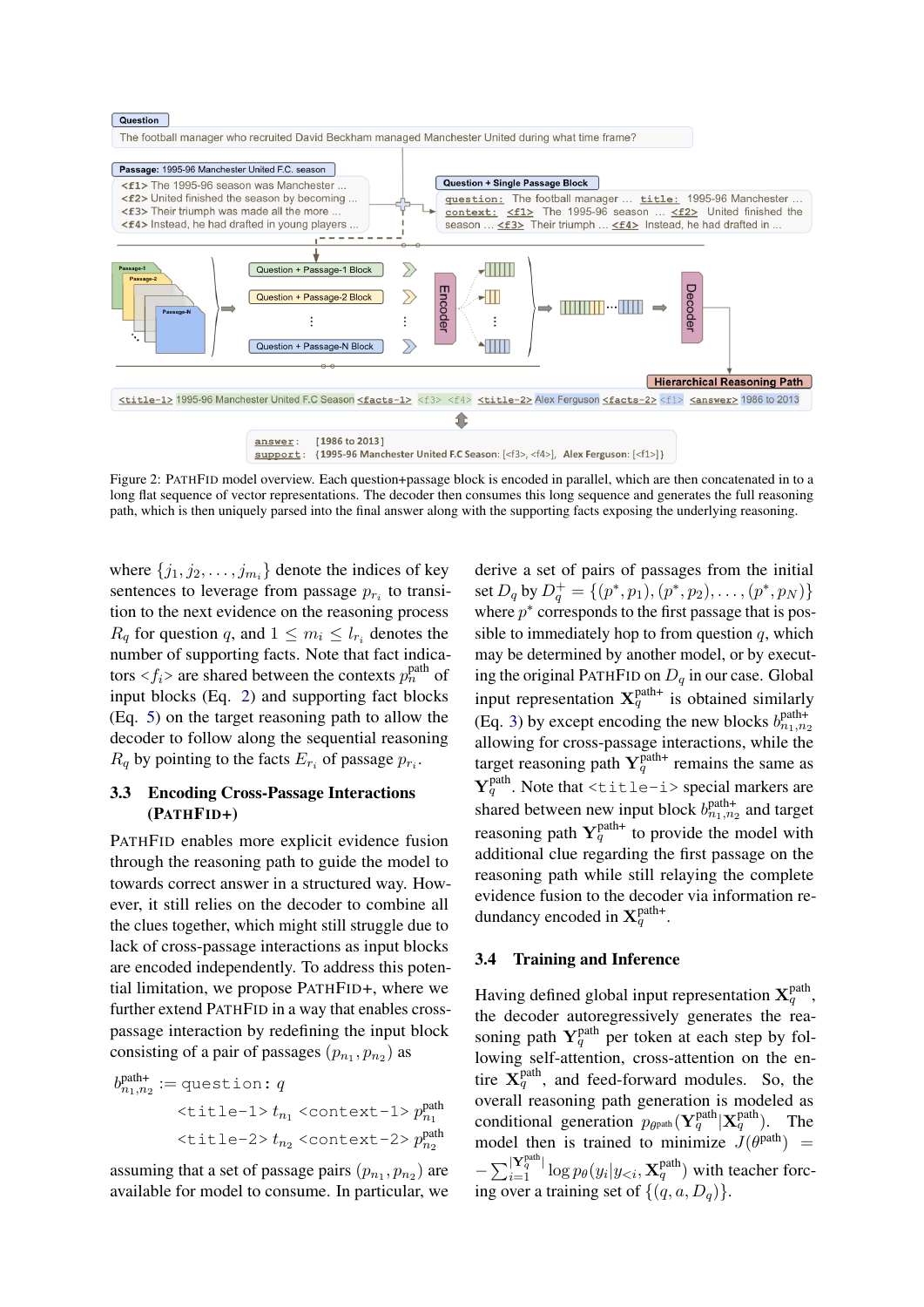In the inference, the decoder consumes the input representation  $\mathbf{X}_q^{\text{path}}$  computed by encoder, and generates the full reasoning path token by token. We then post-process the decoded sequence using the answer indicator  $(\langle \text{answer} \rangle)$  to first obtain the answer, followed by recursively parsing the remaining sequence using the special separator tokens (<title-k>, <facts-k>) to reconstruct the title and retrieve its relevant sentences at each hop k. As illustrated in Figure [2,](#page-3-0) the final result of the inference can be summarized into a dictionary which maps each generated passage title to the list of sentence pointers as well as the final answer.

#### 4 Experiments

#### 4.1 Datasets and General Setup

We conduct experiments on two multi-hop question answering datasets: *HotpotQA* and *IIRC*.

HotpotQA [\(Yang et al.,](#page-11-3) [2018\)](#page-11-3) is a large-scale human-annotated dataset including 113K multihop questions. It focuses on using documents from Wikipedia as the source of information for answering questions rather than knowledge bases as in other multi-hop QA datasets [\(Welbl et al.,](#page-11-2) [2018;](#page-11-2) [Talmor and Berant,](#page-10-1) [2018\)](#page-10-1). The questions in HotpotQA are not constrained by the fixed knowledgebase schema, hence they can cover more diverse topics. The answer for each question in HotpotQA is extracted from 10 paragraphs in the *distractor* setting, while it is allowed to use the entire Wikipedia for the *full wiki* setting. There are two main question types *bridge* (80%) and *comparison* (20%) in the corpus, where each question is designed in a way that extracting the correct answer requires reasoning over multiple evidence distributed across two passages. While comparison questions do not require the these passages to be processed in a particular order, *bridge* questions often require identifying the bridge entity in the first passage to correctly hop to the second one that contains the answer. Each question is also provided with the annotation of 2 supporting passages and up to 5 corresponding relevant sentences as their supporting facts. Since our proposed approach is a reader model that reasons over a given set of evidence documents, we primarily focus our experiments on the *distractor* setting<sup>[1](#page-4-0)</sup>.

IIRC [\(Ferguson et al.,](#page-9-4) [2020\)](#page-9-4) is a dataset of more than 13K human-written questions over paragraphs

from English Wikipedia, where crowdworkers had access only to initial paragraph and list of hyperlinks to other relevant Wikipedia articles, with the missing information occurring in one or more linked documents. This annotation design encouraged less lexical overlap between the questions and the contexts that actually contain the answer. This dataset presents unique challenges compared to HotpotQA because (1) it additionally requires discrete/numerical reasoning and identification of unanswerable questions, which adds up to 4 different possible answer types (span, binary, numerical, unanswerable), and (2) about 30% of questions require reasoning over more than 2 passages including the main passage.

Evaluation Metrics. We use standard metrics exact-match (EM) and  $F_1$  scores for measuring the quality of predicted answers. For HotpotQA experiments, we are also able to evaluate PATHFID on supporting fact predictions using the official metrics (Support-EM, Support-F<sub>1</sub>), which measures the performance of the reader model in correctly identifying the supporting facts from the relevant passages. Note that this metric implicitly requires correctly identifying relevant passages among the distractors as well. For our experiments on IIRC dataset, similar to the baseline model constructed in the original work [\(Ferguson et al.,](#page-9-4) [2020\)](#page-9-4), we follow the evaluation methods used by DROP [\(Dua](#page-9-8) [et al.,](#page-9-8) [2019\)](#page-9-8).

Implementation Details. We use pre-trained T5 large encoder-decoder [\(Raffel et al.,](#page-10-5) [2020\)](#page-10-5) to initialize the models in our experiments. We train the model with batch size of 64 with constant learning rate of 1e-4 for 10 epochs. We use maximum length of 256 (resp. 512) tokens for input blocks of PATHFID (resp. PATHFID+), while the maximum target sequence length is set to be 64. However, the sequence truncation is performed on the reasoning path excluding answer part for sequences of length longer than 64 tokens. All the experiments are conducted on a machine with 4 or 8 many 40GB A100 GPUs. Our code is based on Huggingface Transformers [\(Wolf et al.,](#page-11-5) [2019\)](#page-11-5). Please see Appendix for further details on the hyperparameter settings.

#### 4.2 Main Experiments: HotpotQA

#### 4.2.1 Overall Results

We present our main results on the HotpotOA distractor setting in Table [1.](#page-5-0) We report results on the HotpotQA development set in comparison with the

<span id="page-4-0"></span><sup>&</sup>lt;sup>1</sup>See Appendix [B](#page-12-0) for PATHFID results in open-domain setting using MDR [\(Xiong et al.,](#page-11-4) [2021\)](#page-11-4) as the retriever.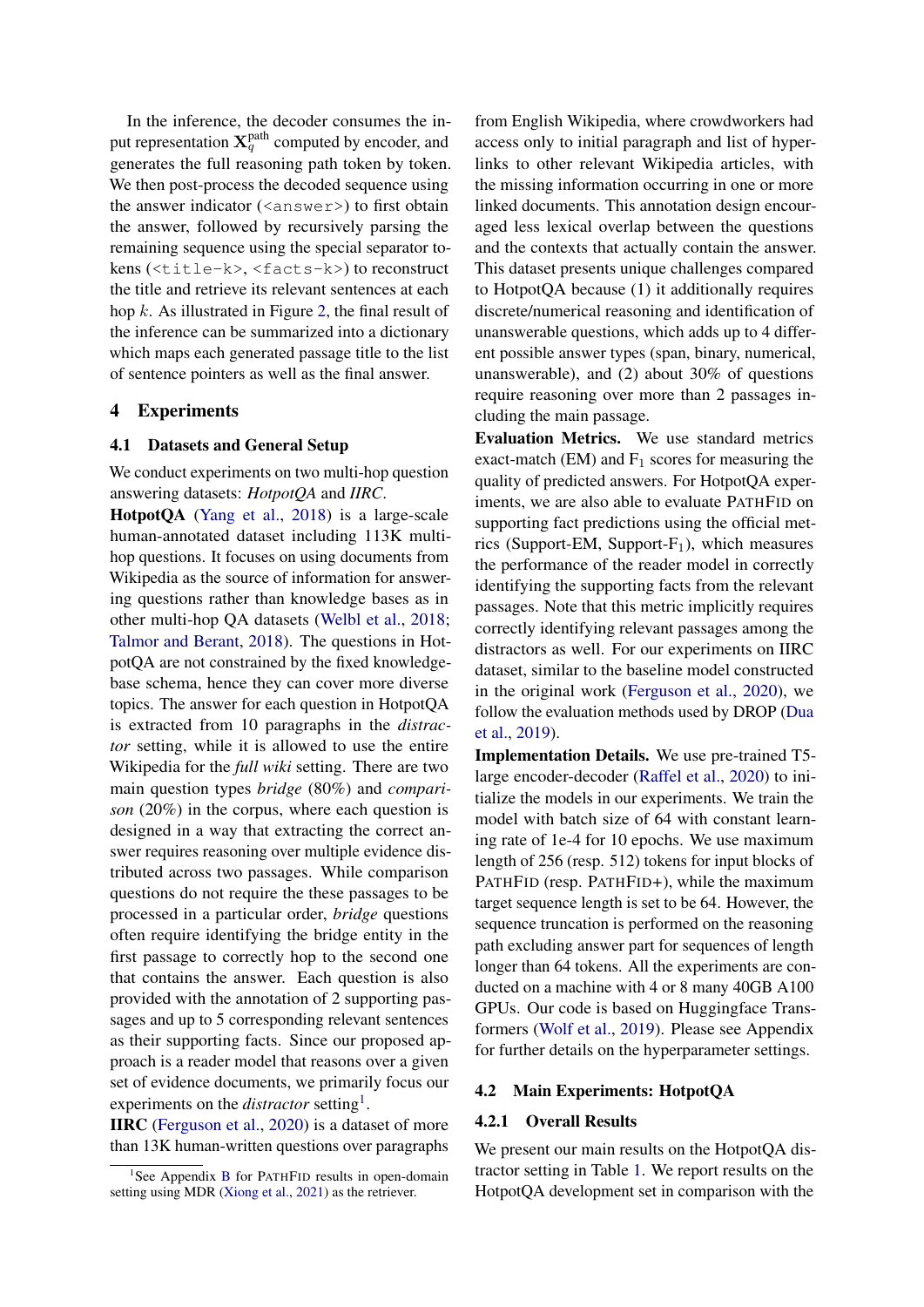<span id="page-5-0"></span>

|                                                      | Answer<br><b>Support</b> |      |                          |                          |
|------------------------------------------------------|--------------------------|------|--------------------------|--------------------------|
| <b>Methods</b>                                       | EM                       | F1   | EM                       | F1                       |
| Baseline (Yang et al., 2018)                         | 44.4                     | 58.3 | 22.0                     | 66.7                     |
| DFGN (Qiu et al., 2019)                              | 55.4                     | 69.2 |                          | $\overline{\phantom{a}}$ |
| QFE (Nishida et al., 2019)                           | 53.7                     | 68.7 | 58.8                     | 84.7                     |
| SAE (Tu et al., 2020)                                |                          | 74.8 | 58.1                     | 85.3                     |
| SAE-large (Tu et al., 2020)                          |                          | 80.8 | 63.3                     | 87.4                     |
| Graph Recurrent Retriever (Asai et al., 2020) (base) |                          | 65.8 | 57.4                     | 84.6                     |
| Graph Recurrent Retriever (Asai et al., 2020) (wwm)  |                          | 81.2 | 58.6                     | 85.2                     |
| Gated Memory Flow (Shao et al., 2021)                |                          | 83.0 | 64.7                     | 89.0                     |
| This Work                                            |                          |      |                          |                          |
| FID* (Izacard and Grave, 2021)                       |                          | 77.8 | $\overline{\phantom{a}}$ |                          |
| <b>PATHFID</b>                                       | 65.8                     | 78.9 | 59.3                     | 85.7                     |
| PATHFID+                                             | 72.7                     | 84.2 | 64.9                     | 88.7                     |

Table 1: Results on the development set of HotpotQA distractor setting in comparison with previous work. FID\* indicates that the reported results are obtained by our implementation following the training details in the paper.

<span id="page-5-1"></span>

| <b>Criterion</b>                      | Fid  | <b>PATHFID</b> | PATHFID+ |
|---------------------------------------|------|----------------|----------|
| Pred Answer Grounded in Gold Passages | 93.9 | 95.3           | 97.7     |
| Pred Answer Grounded in Gold Supports | 90.8 | 92.1           | 95.6     |
| Gold Answer Grounded in Pred Passages | ٠    | 96.2           | 98.0     |
| Gold Answer Grounded in Pred Supports | ۰    | 95.3           | 97.4     |
| Pred Answer Grounded in Pred Passages | ٠    | 96.4           | 97.5     |
| Pred Answer Grounded in Pred Supports | ۰    | 90.3           | 94.3     |
|                                       |      |                |          |

Table 2: How faithfully grounded are the gold/predicted answers in gold/predicted supporting facts?

previous published methods. PATHFID reader provides 1.4% absolute gain on answer EM score in comparison to FID model. Moreover, it achieves competitive supporting fact predictions of 59.3% support-EM and  $85.7\%$  support-F<sub>1</sub> as a result of path generation compared to strong extractive models such as [\(Asai et al.,](#page-9-6) [2020\)](#page-9-6). In summary, PATH-FID establishes the usefulness of modeling the full reasoning path along with answer generation for multi-hop QA. More notably, PATHFID+ achieves a quite significant performance gain across all the central evaluation metrics, demonstrating the importance of cross-passage interactions. Overall results validate the effectiveness of the two central modeling contributions of our proposed method. Next, we present further analysis and discussion on the unique advantages of PATHFID approach under a few central questions which motivated our research at the first place.

#### 4.2.2 Analysis

How faithfully grounded are the generated an-swers on supporting facts? In Table [2,](#page-5-1) we present a detailed analysis comparing different models in terms of the faithfulness of their generated answers on both gold and predicted supporting facts. The first row focuses on the passagelevel answer grounding computed by the percentage of the answers found in one of the gold supporting passages, while the second row reports the same analysis on sentence-level. We can observe that PATHFID models significantly improves on how faithfully the generated answers are grounded on the supporting facts both at passage-level and sentence-level granularities. The next two rows provide further insight into the quality of the generated supporting facts by PATHFID models by measuring how often the gold answer can be found in them. This analysis shows that the generated supporting facts are of quite high-quality including the gold answer for more than 95.3% and 96.2% at sentence-level and passage-level, respectively. The last two rows measure the faithfulness of the generated answers on the model generated supporting facts, which is not applicable to FID model as it does not perform supporting fact prediction. We observe that the generated answers are quite faithfully grounded on the predicted supporting facts, showing the path generation not only improves the answer EM performance but also successfully grounds them on the evidence it generates as part of the full reasoning path.

It is important emphasize here that extractive reader models can be guaranteed to output perfectly grounded answers simply by locating the answer in their predicted supporting facts. On the other hand, it is difficult for generative models to ensure 100% answer grounding simply due to its generative na-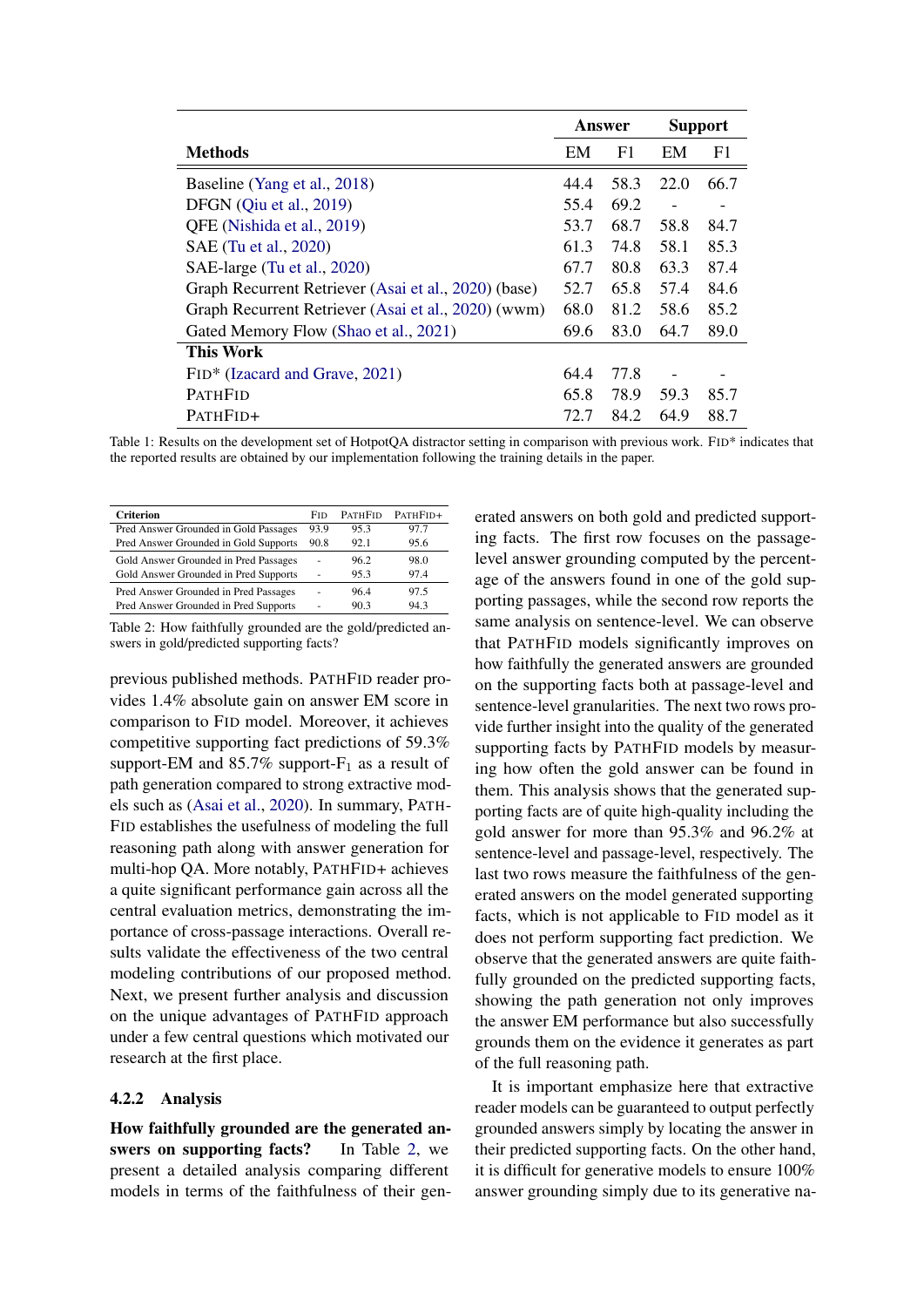<span id="page-6-0"></span>

|              | <b>Answer-EM</b> |                             |            |         | <b>Support-EM</b>        |                |                          |                |
|--------------|------------------|-----------------------------|------------|---------|--------------------------|----------------|--------------------------|----------------|
|              |                  | <b>Bridge</b><br>Comparison |            |         | Comparison               |                | <b>Bridge</b>            |                |
| # Supp Facts | <b>FID</b>       | PATHFID                     | <b>FID</b> | PATHFID | <b>FID</b>               | <b>PATHFID</b> | <b>FID</b>               | <b>PATHFID</b> |
|              | 70.4             | 71.8                        | 63.3       | 64.6    | -                        | 86.7           | $\overline{\phantom{a}}$ | 70.0           |
|              | 66.1             | 68.2                        | 62.7       | 63.1    | $\overline{\phantom{0}}$ | 43.4           | $\overline{\phantom{a}}$ | 30.7           |
| 4            | 62.2             | 63.8                        | 64.3       | 66.5    | -                        | 5.4            | $\overline{\phantom{0}}$ | 26.2           |
| $>= 5$       | 83.3             | 87.5                        | 60.0       | 65.0    | -                        | 0.0            | $\overline{\phantom{0}}$ | 3.8            |

Table 3: Performance breakdown on Answer-EM and Support-EM by question type and the number of gold supporting facts (rows). Since FID does not generate supporting facts, corresponding columns are left empty.

ture. However, we are able to provide additional evidence validating the answers generated by PATH-FID are significantly grounded in the supporting facts it generates, which might implicitly indicate that the generated reasoning path tightly aligns with the model's underlying process for answer generation. Although this is a strong evidence, it is still quite implicit in exposing the model's prediction process, so we see our approach as a step in the right direction rather than a complete solution.

Performance breakdown by the number of supporting facts and question types. In Table [3,](#page-6-0) we compare the performance of models by breaking them down based on the number of gold supporting sentences and the question type (e.g., bridge and comparison). Our first observation is that PATH-FID provides consistent improvement on answer-EM score over FID across both the question types and different number of supporting facts required to answer the question. The high variance in the answer-EM score on *comparison* questions can be attributed to the strictness of exact-match metric as well as the imbalanced nature of the dataset where only 5% of the comparison questions have more than 3 supporting facts. Surprisingly, both FID and PATHFID models perform considerably well on the *comparison* questions even when it requires at least 5 supporting facts.

A more important motivation behind the performance breakdown analysis was to understand how the supporting fact prediction of PATHFID would change as the number of gold supporting facts grows. Although it starts degrading on examples with more than 2 supporting facts, it still achieves more than 25% Support-EM for *bridge* questions with up to 4 supporting facts. Recalling the average performance on the whole dataset is less than 60%, we conclude this result might be satisfactory enough, especially for a fully generative

<span id="page-6-1"></span>

Figure 3: PATHFID model evolution on the HotpotQA Dev set during training. T1-EM, T2-EM, indicate the model's accuracy on predicting the title-1 and title-2 on the reasoning path. Similarly F1-EM, and F2-EM denote the model's accuracy on predicting set of supporting facts in passage-1 and passage-2.

model on a very strict evaluation metric.

Analyzing the evolution of sub-tasks during joint training with PATHFID. In Figure [3,](#page-6-1) we present the evolution of PATHFID model on the HotpotQA development set at every 500 training steps. We observe that while the model more quickly picks up the patterns for title generation, it takes much longer for it to reach to a reasonable level of fact prediction. As one would expect, the general trend in the evolution of different segments (title-1, facts-1, title-2, facts-2, answer) of the reasoning path mostly follows the difficulty of the corresponding sub-task although all the sub-tasks are jointly formulated and trained in an end-to-end fashion. On the other hand, it seems counter-intuitive for model to reach to a better accuracy on predicting the facts of the second passage (F2-EM) on the reasoning path earlier despite having a better accuracy on (T1-EM). However, one can also interpret it as a result of stronger feedback provided by the answer segment of the reasoning path as most of the ground-truth answers are contained in the facts of the second passage.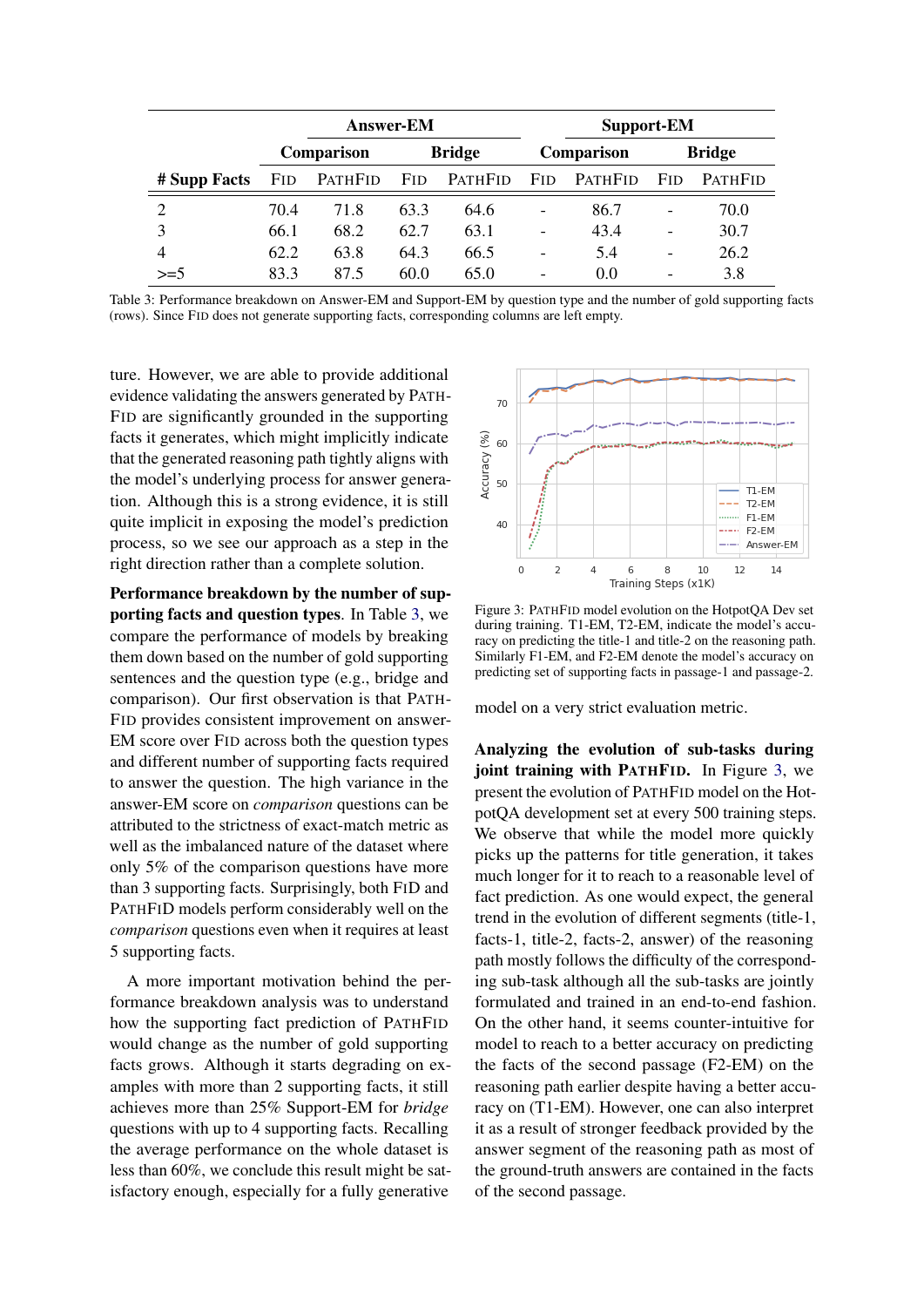<span id="page-7-2"></span>

|                        | <b>Generated-Title EM</b> |      |                                                           |      | <b>Reconstructed-Title EM</b> |      |
|------------------------|---------------------------|------|-----------------------------------------------------------|------|-------------------------------|------|
| <b>Reasoning Path</b>  | Passage-1                 |      | Passage-2 Passage-Chain Passage-1 Passage-2 Passage-Chain |      |                               |      |
| $[t1-t2]$              | 74.3                      | 74.8 | 71.6                                                      | 75.4 | 75.4                          | 72.9 |
| $[t1-t2-answer]$       | 74.8                      | 75.0 | 71.8                                                      | 75.8 | 75.8                          | 73.3 |
| $[t1-f1-t2-f2-answer]$ | 75.0                      | 75.1 | 71.9                                                      | 76.0 | 75.6                          | 73.3 |

Table 4: The effect of joint training as a case study on title prediction performance of PATHFID variants trained with different target reasoning paths. Generated-Title column corresponds to ordered passage chain prediction performance in exact-match (EM), while Reconstructed-Title version is computed after applying title reconstruction post-processing described in Section [D.](#page-13-0)

<span id="page-7-1"></span>

|                                  | <b>Answer</b> |           |
|----------------------------------|---------------|-----------|
| Methods                          | EM            | F1        |
| IIRC* (Ferguson et al., $2020$ ) | 63.9          | 69.2      |
| FID** (Izacard and Grave, 2021)  | 63.4          | 69.1      |
| <b>This Work</b>                 |               |           |
| PathFid                          |               | 65.2 70.5 |
| PathFid+                         | 68 1          | 72.9      |

Table 5: Experimental results on IIRC dataset in model-free retrieval setting comparing the proposed method against two baselines. \* indicates that the result is taken directly from the original paper [\(Ferguson et al.,](#page-9-4) [2020\)](#page-9-4) (see their Table-3), while \*\* indicates that we obtain the result of FID with our implementation.

#### 4.3 Experiments: IIRC

In addition to our main experiments presented in greater detail, we also conduct experiments on IIRC dataset to verify the generalization of the proposed approach. To this end, we closely follow the authors' model-free retrieval setting (referred to as Oracle L+C in Table-3) because the model checkpoints for the baseline retrieval model are not available in the public release. We use a python script<sup>[2](#page-7-0)</sup> provided in the open-sourced repository to replicate the same setting for a fair comparison.

In Table [5,](#page-7-1) we present the results on the development set for our proposed PATHFID and PATH-FID+ in comparison with the baseline reported in the original paper [\(Ferguson et al.,](#page-9-4) [2020\)](#page-9-4) and our implementation of the FiD [\(Izacard and Grave,](#page-9-0) [2021\)](#page-9-0) baseline. FID model obtains a comparable F1 with IIRC baseline with a slightly worse exact-match performance. However, the proposed PATHFID approach is able to provide 1.3% and 1.4% improvement in F1 score over the two baselines. Furthermore, PATHFID+ extension leads to the best performance achieving 4.7% and 4.2% EM score improvement in absolute value over the FID

baseline and IIRC baseline, respectively. Our experimental results validate the benefit of the proposed approach on the IIRC dataset, suggesting strong evidence for the generalizability of our approach.

#### 4.4 Analyzing the Benefit of Joint Training

In Table [4,](#page-7-2) we present the results of a case study where we analyze the benefit of multi-task training on the passage chain prediction. The first row of the table shows the results for training PATHFID only to predict the sequence of titles for the gold passages (i.e., [t1-t2]), which is just a subsequence of the full reasoning path obtained by discarding facts and the answer. The second row is another variant, where we add the answer back to the linearized target sequence while still excluding the segments corresponding to the facts. The last row correspond to the full reasoning path generation, which is corresponding to the original formulation of PATHFID as described in Section [3](#page-2-3) and illustrated in Figure [2.](#page-3-0) Comparing first two rows in Table [4,](#page-7-2) we can immediately observe that including answer segment in the target reasoning path (i.e., [t1-t2-answer]) boosts the performance across the board although in principle it makes the task more complicated while utilizing the same underlying model capacity. Further including segments corresponding to FACTS (sentences within supporting passages) in addition to answer segment (i.e., [t1  $f1-t2-f2-answer]$  – full reasoning path) boosts the title-EM even further, especially before applying title reconstruction post-processing step. Although the objective of the first task (i.e.,  $[t1-t2]$ ) is perfectly aligned with the evaluation metric used in Table [4,](#page-7-2) the performance of the resulting model remains inferior compared to jointly modeling the same task with the answer (and/or supporting facts) prediction. These two observations elicit a compelling evidence regarding the benefit of jointly modeling the sub-tasks of multi-hop QA as single sequence capturing the full reasoning path.

<span id="page-7-0"></span><sup>2</sup>[https://github.com/jferguson144/](https://github.com/jferguson144/IIRC-baseline/blob/main/make_drop_style.py) [IIRC-baseline/blob/main/make\\_drop\\_style.](https://github.com/jferguson144/IIRC-baseline/blob/main/make_drop_style.py) [py](https://github.com/jferguson144/IIRC-baseline/blob/main/make_drop_style.py)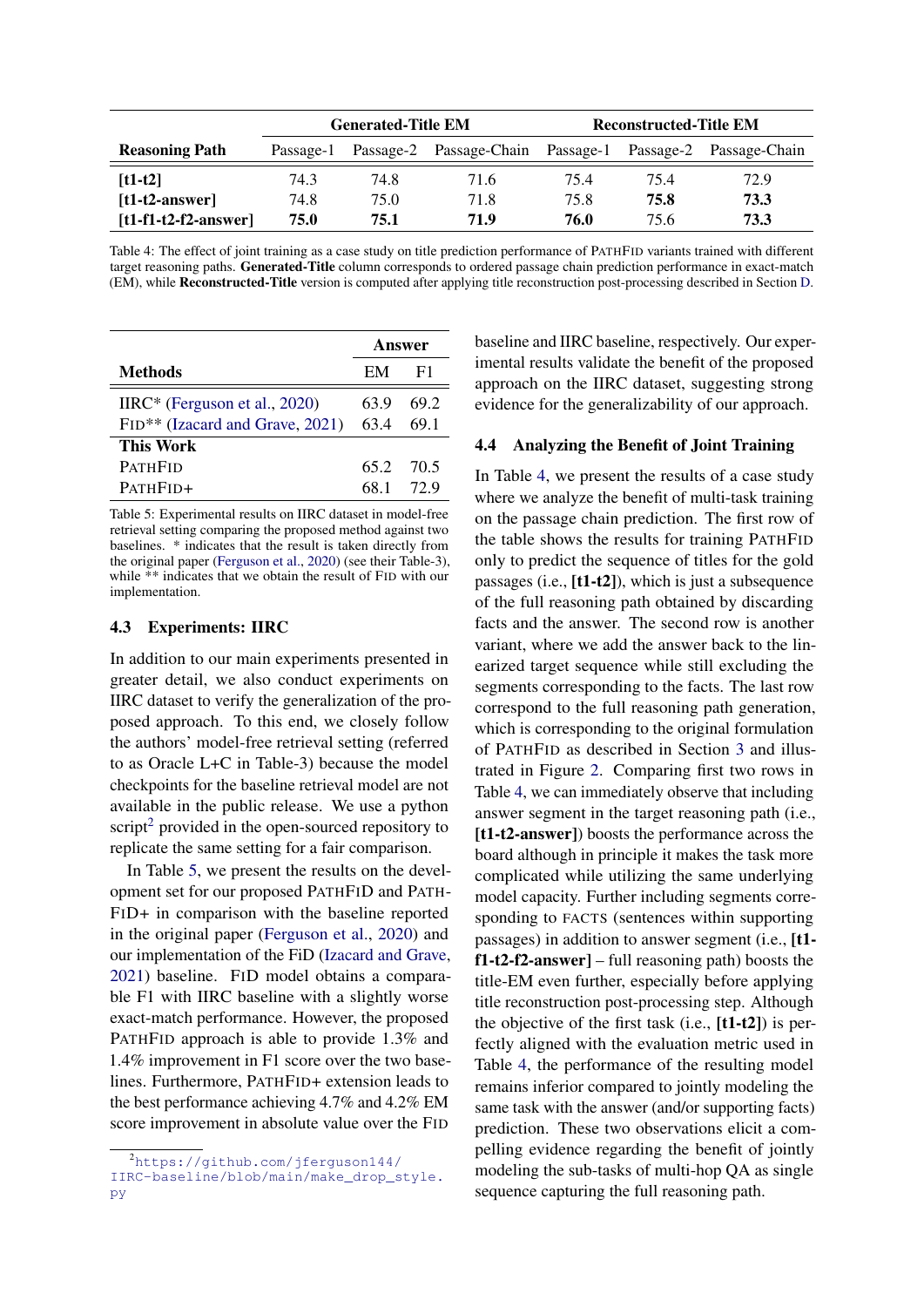### 5 Related Work

Multi-hop question answering. Research on multi-hop QA aims to tackle complex questions that require reasoning across multiple pieces of evidence in multiple documents [\(Welbl et al.,](#page-11-2) [2018;](#page-11-2) [Yang et al.,](#page-11-3) [2018;](#page-11-3) [Ferguson et al.,](#page-9-4) [2020\)](#page-9-4). In particular, the HotpotQA dataset [\(Yang et al.,](#page-11-3) [2018\)](#page-11-3) provides both the closed and open-domain settings to evaluate multi-hop reading comprehension models. Compared to single-hop QA, such complex questions pose additional challenges for both reader and retriever models since they are required to capture relationships between documents, instead of independently processing each document. This is challenging because the number of document combinations exponentially grows due to the sequential nature of the process. Two recent works [\(Nie et al.,](#page-10-9) [2019;](#page-10-9) [Asai et al.,](#page-9-6) [2020\)](#page-9-6) have tackled this challenge by leveraging hyperlink structure in the underlying Wikipedia corpus, while [Xiong et al.](#page-11-4) [\(2021\)](#page-11-4) has taken a recursive approach to extend the dense retrieval process to handle sequential search. Most of the reading comprehension (RC) models in existing work [\(Xiong et al.,](#page-11-7) [2019;](#page-11-7) [Chen et al.,](#page-9-9) [2019;](#page-9-9) [Nishida](#page-10-7) [et al.,](#page-10-7) [2019;](#page-10-7) [Qi et al.,](#page-10-10) [2021;](#page-10-10) [Li et al.,](#page-10-11) [2020;](#page-10-11) [Xiong](#page-11-4) [et al.,](#page-11-4) [2021\)](#page-11-4) follow an extractive architecture [\(De](#page-9-10)[vlin et al.,](#page-9-10) [2019\)](#page-9-10) for selection of the answer spans and their corresponding supporting evidence with minor modifications such as initializing the backbone model from a stronger or larger pre-trained models [\(Clark et al.,](#page-9-11) [2020\)](#page-9-11). On the other hand, some recent works [\(Inoue et al.,](#page-9-12) [2021\)](#page-9-12) take a more abstractive approach and generate question-focused summaries of input paragraphs as concise explanations to be fed to the RC module.

Generative question answering. Especially after the emergence of the SQuAD dataset [\(Rajpurkar](#page-10-0) [et al.,](#page-10-0) [2016\)](#page-10-0), neural extractive QA models have been widely studied. An underlying assumption is that we can extract a short text span (or a phrase) as an answer, but it is not always the case in reality. Motivated by this, the generative QA approach has also been investigated [\(Hewlett et al.,](#page-9-13) [2017;](#page-9-13) [Fan](#page-9-14) [et al.,](#page-9-14) [2019\)](#page-9-14). Recent advances on pre-trained transformers have pushed this direction; for example, [Lewis et al.](#page-9-7) [\(2020a\)](#page-9-7) jointly trained a generative QA model along with a text retrieval model, and [Roberts et al.](#page-10-12) [\(2020\)](#page-10-12) explored an ambitious approach to directly generate an answer without any evidence documents. We focused on the fusionin-decoder model [\(Izacard and Grave,](#page-9-0) [2021\)](#page-9-0); they

claimed that the decoder might be good at aggregating information across multiple documents. However, we have shown that it is not trivial in the multihop reasoning task, and pushed the model's ability to jointly learn to predict reasoning paths. Besides question answering, jointly learning multiple intrinsic capabilities required by the final objective with a generative approach has been shown useful in modeling other NLP tasks such as task-oriented dialogues [\(Neelakantan et al.,](#page-10-13) [2019;](#page-10-13) [Hosseini-Asl](#page-9-15) [et al.,](#page-9-15) [2020;](#page-9-15) [Peng et al.,](#page-10-14) [2021\)](#page-10-14).

Open-domain question answering. Opendomain QA [\(Voorhees,](#page-11-0) [1999\)](#page-11-0) is practically important, which requires a system to retrieve relevant documents to answer a given question. The task is recently gaining much attention, thanks to the development of large-scale datasets like HotpotQA, SQuAD Open [\(Chen et al.,](#page-9-16) [2017\)](#page-9-16), Natural Questions Open [\(Kwiatkowski et al.,](#page-9-17) [2019;](#page-9-17) [Lee et al.,](#page-9-18) [2019\)](#page-9-18), etc. Pre-trained transformer models like BERT [\(Devlin et al.,](#page-9-10) [2019\)](#page-9-10) have accelerated the development of neural text retrievers [\(Lee et al.,](#page-9-18) [2019;](#page-9-18) [Karpukhin et al.,](#page-9-5) [2020;](#page-9-5) [Asai et al.,](#page-9-6) [2020;](#page-9-6) [Xiong et al.,](#page-11-4) [2021;](#page-11-4) [Liu et al.,](#page-10-15) [2021\)](#page-10-15) in the retrieverreader framework [\(Chen et al.,](#page-9-16) [2017\)](#page-9-16). We have investigated the effectiveness of our method in the multi-hop open-domain QA task (see Appendix [B\)](#page-12-0) using an existing external retriever component.

### 6 Conclusion

In this work, we propose a generative question answering (QA) approach that models multi-hop QA as a single sequence prediction task. It learns to generate an answer along with a reasoning path to improve its capability of multi-hop reasoning. Our experiments on prominent multi-hop QA benchmarks, HotpotQA and IIRC, validate the promise and effectiveness of our proposed method PATH-FID and its extension PATHFID+. Future work will explore (1) our PATHFID approach more closely with text retrieval models in open-domain QA scenarios and (2) more explicit grounding on the input information to make our approach even more interpretable and controllable.

### Acknowledgments

The authors would like to thank the members of Salesforce AI Research team for fruitful discussions, as well as the anonymous reviewers for their helpful feedback.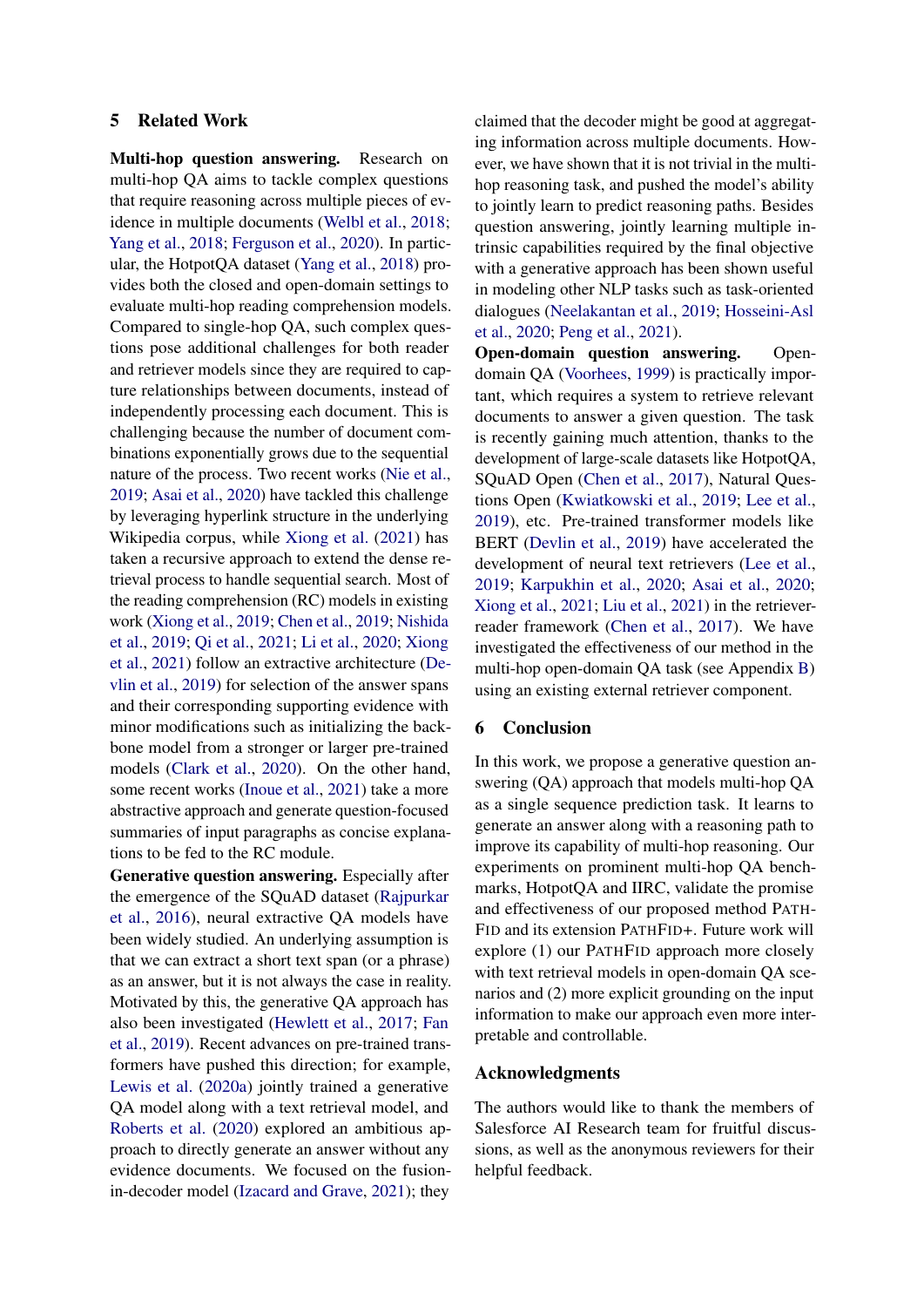### References

- <span id="page-9-6"></span>Akari Asai, Kazuma Hashimoto, Hannaneh Hajishirzi, Richard Socher, and Caiming Xiong. 2020. [Learn](https://openreview.net/forum?id=SJgVHkrYDH)[ing to retrieve reasoning paths over wikipedia graph](https://openreview.net/forum?id=SJgVHkrYDH) [for question answering.](https://openreview.net/forum?id=SJgVHkrYDH) In *International Conference on Learning Representations*.
- <span id="page-9-16"></span>Danqi Chen, Adam Fisch, Jason Weston, and Antoine Bordes. 2017. [Reading Wikipedia to answer open](https://doi.org/10.18653/v1/P17-1171)[domain questions.](https://doi.org/10.18653/v1/P17-1171) In *Proceedings of the 55th Annual Meeting of the Association for Computational Linguistics (Volume 1: Long Papers)*, pages 1870– 1879, Vancouver, Canada. Association for Computational Linguistics.
- <span id="page-9-9"></span>Jifan Chen, Shih-Ting Lin, and Greg Durrett. 2019. [Multi-hop question answering via reasoning chains.](http://arxiv.org/abs/1910.02610) *CoRR*, abs/1910.02610.
- <span id="page-9-2"></span>Christopher Clark and Matt Gardner. 2018. [Simple](https://aclanthology.org/P18-1078) [and effective multi-paragraph reading comprehen](https://aclanthology.org/P18-1078)[sion.](https://aclanthology.org/P18-1078) In *Proceedings of the 56th Annual Meeting of the Association for Computational Linguistics (Volume 1: Long Papers)*.
- <span id="page-9-11"></span>Kevin Clark, Minh-Thang Luong, Quoc V. Le, and<br>Christopher D. Manning. 2020. Electra: Pre-Christopher D. Manning. 2020. [training text encoders as discriminators rather than](http://arxiv.org/abs/2003.10555) [generators.](http://arxiv.org/abs/2003.10555)
- <span id="page-9-10"></span>Jacob Devlin, Ming-Wei Chang, Kenton Lee, and Kristina Toutanova. 2019. [BERT: Pre-training of](https://aclanthology.org/N19-1423) [deep bidirectional transformers for language under](https://aclanthology.org/N19-1423)[standing.](https://aclanthology.org/N19-1423) In *Proceedings of the 2019 Conference of the North American Chapter of the Association for Computational Linguistics: Human Language Technologies, Volume 1 (Long and Short Papers)*. Association for Computational Linguistics.
- <span id="page-9-8"></span>Dheeru Dua, Yizhong Wang, Pradeep Dasigi, Gabriel Stanovsky, Sameer Singh, and Matt Gardner. 2019. [DROP: A reading comprehension benchmark requir](https://aclanthology.org/N19-1246)[ing discrete reasoning over paragraphs.](https://aclanthology.org/N19-1246) In *Proceedings of the 2019 Conference of the North American Chapter of the Association for Computational Linguistics: Human Language Technologies, Volume 1 (Long and Short Papers)*. Association for Computational Linguistics.
- <span id="page-9-1"></span>Andre Esteva, Anuprit Kale, Romain Paulus, Kazuma Hashimoto, Wenpeng Yin, Dragomir R. Radev, and Richard Socher. 2020. [Co-search: COVID-19 in](http://arxiv.org/abs/2006.09595)[formation retrieval with semantic search, question](http://arxiv.org/abs/2006.09595) [answering, and abstractive summarization.](http://arxiv.org/abs/2006.09595) *CoRR*, abs/2006.09595.
- <span id="page-9-14"></span>Angela Fan, Yacine Jernite, Ethan Perez, David Grangier, Jason Weston, and Michael Auli. 2019. [ELI5: long form question answering.](http://arxiv.org/abs/1907.09190) *CoRR*, abs/1907.09190.
- <span id="page-9-4"></span>James Ferguson, Matt Gardner, Hannaneh Hajishirzi, Tushar Khot, and Pradeep Dasigi. 2020. [IIRC:](https://aclanthology.org/2020.emnlp-main.86) [A dataset of incomplete information reading com](https://aclanthology.org/2020.emnlp-main.86)[prehension questions.](https://aclanthology.org/2020.emnlp-main.86) In *Proceedings of the 2020*

*Conference on Empirical Methods in Natural Language Processing (EMNLP)*. Association for Computational Linguistics.

- <span id="page-9-3"></span>Kelvin Guu, Kenton Lee, Zora Tung, Panupong Pasupat, and Mingwei Chang. 2020. [Retrieval aug](https://proceedings.mlr.press/v119/guu20a.html)[mented language model pre-training.](https://proceedings.mlr.press/v119/guu20a.html) In *Proceedings of the 37th International Conference on Machine Learning*, pages 3929–3938.
- <span id="page-9-13"></span>Daniel Hewlett, Llion Jones, Alexandre Lacoste, and Izzeddin Gur. 2017. [Accurate supervised and semi](https://aclanthology.org/D17-1214)[supervised machine reading for long documents.](https://aclanthology.org/D17-1214) In *Proceedings of the 2017 Conference on Empirical Methods in Natural Language Processing*. Association for Computational Linguistics.
- <span id="page-9-15"></span>Ehsan Hosseini-Asl, Bryan McCann, Chien-Sheng Wu, Semih Yavuz, and Richard Socher. 2020. [A simple](https://proceedings.neurips.cc/paper/2020/file/e946209592563be0f01c844ab2170f0c-Paper.pdf) [language model for task-oriented dialogue.](https://proceedings.neurips.cc/paper/2020/file/e946209592563be0f01c844ab2170f0c-Paper.pdf) In *Advances in Neural Information Processing Systems*.
- <span id="page-9-12"></span>Naoya Inoue, Harsh Trivedi, Steven Sinha, Niranjan Balasubramanian, and Kentaro Inui. 2021. [Summarize-then-answer: Generating concise expla](https://aclanthology.org/2021.emnlp-main.490)[nations for multi-hop reading comprehension.](https://aclanthology.org/2021.emnlp-main.490) In *Proceedings of the 2021 Conference on Empirical Methods in Natural Language Processing*. Association for Computational Linguistics.
- <span id="page-9-0"></span>Gautier Izacard and Edouard Grave. 2021. [Leveraging](https://aclanthology.org/2021.eacl-main.74) [passage retrieval with generative models for open](https://aclanthology.org/2021.eacl-main.74) [domain question answering.](https://aclanthology.org/2021.eacl-main.74) In *Proceedings of the 16th Conference of the European Chapter of the Association for Computational Linguistics: Main Volume*. Association for Computational Linguistics.
- <span id="page-9-5"></span>Vladimir Karpukhin, Barlas Oguz, Sewon Min, Patrick Lewis, Ledell Wu, Sergey Edunov, Danqi Chen, and Wen-tau Yih. 2020. [Dense passage retrieval for](https://aclanthology.org/2020.emnlp-main.550) [open-domain question answering.](https://aclanthology.org/2020.emnlp-main.550) In *Proceedings of the 2020 Conference on Empirical Methods in Natural Language Processing (EMNLP)*. Association for Computational Linguistics.
- <span id="page-9-17"></span>Tom Kwiatkowski, Jennimaria Palomaki, Olivia Redfield, Michael Collins, Ankur Parikh, Chris Alberti, Danielle Epstein, Illia Polosukhin, Jacob Devlin, Kenton Lee, Kristina Toutanova, Llion Jones, Matthew Kelcey, Ming-Wei Chang, Andrew M. Dai, Jakob Uszkoreit, Quoc Le, and Slav Petrov. 2019. [Natural questions: A benchmark for question an](https://aclanthology.org/Q19-1026)[swering research.](https://aclanthology.org/Q19-1026) *Transactions of the Association for Computational Linguistics*.
- <span id="page-9-18"></span>Kenton Lee, Ming-Wei Chang, and Kristina Toutanova. 2019. [Latent retrieval for weakly supervised open](https://aclanthology.org/P19-1612) [domain question answering.](https://aclanthology.org/P19-1612) In *Proceedings of the 57th Annual Meeting of the Association for Computational Linguistics*. Association for Computational Linguistics.
- <span id="page-9-7"></span>Mike Lewis, Yinhan Liu, Naman Goyal, Marjan Ghazvininejad, Abdelrahman Mohamed, Omer Levy, Veselin Stoyanov, and Luke Zettlemoyer.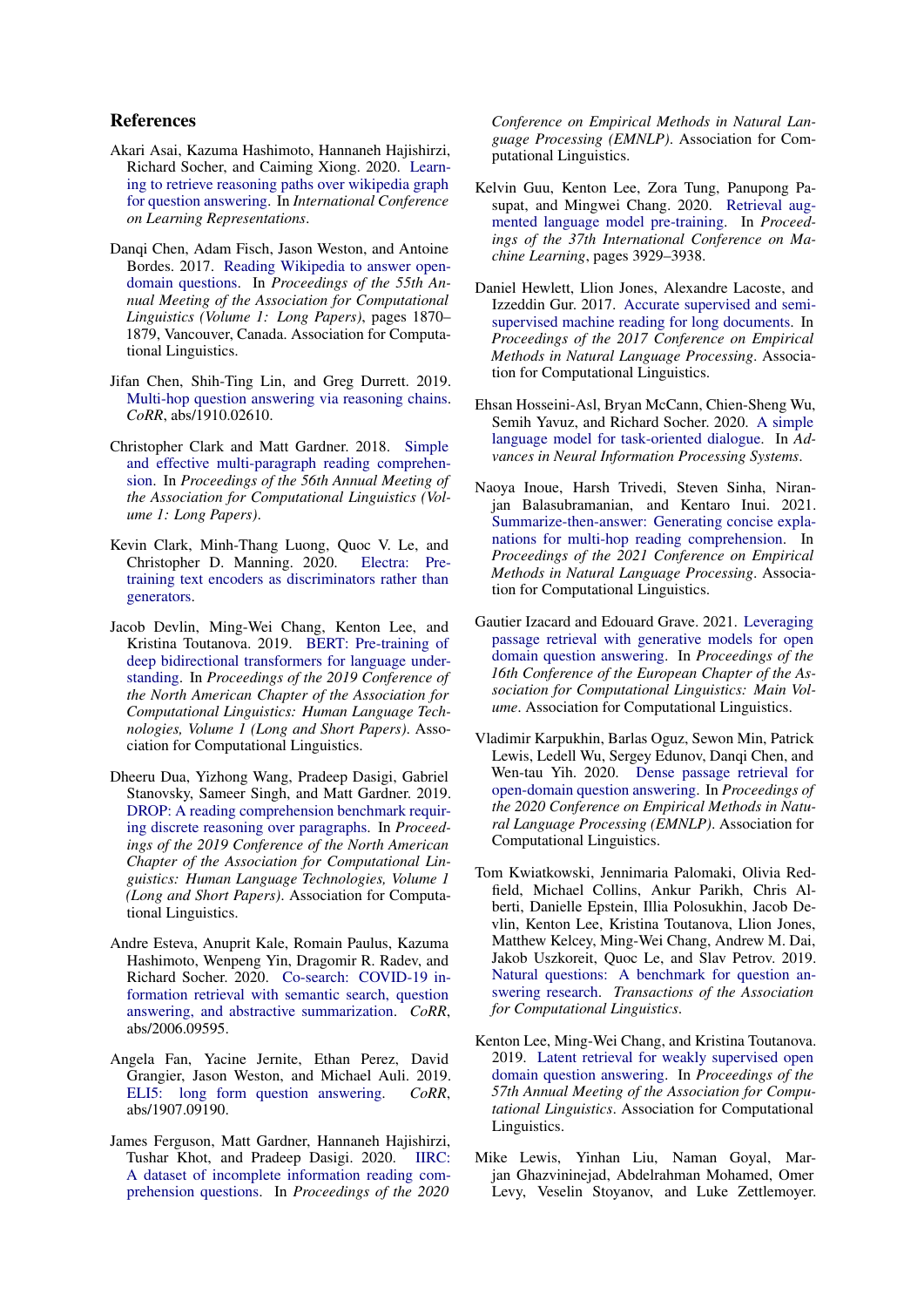2020a. [BART: Denoising sequence-to-sequence pre](https://aclanthology.org/2020.acl-main.703)[training for natural language generation, translation,](https://aclanthology.org/2020.acl-main.703) [and comprehension.](https://aclanthology.org/2020.acl-main.703) In *Proceedings of the 58th Annual Meeting of the Association for Computational Linguistics*. Association for Computational Linguistics.

- <span id="page-10-3"></span>Patrick Lewis, Ethan Perez, Aleksandra Piktus, Fabio Petroni, Vladimir Karpukhin, Naman Goyal, Heinrich Küttler, Mike Lewis, Wen-tau Yih, Tim Rocktäschel, Sebastian Riedel, and Douwe Kiela. 2020b. [Retrieval-augmented generation for knowledge](https://proceedings.neurips.cc/paper/2020/file/6b493230205f780e1bc26945df7481e5-Paper.pdf)[intensive nlp tasks.](https://proceedings.neurips.cc/paper/2020/file/6b493230205f780e1bc26945df7481e5-Paper.pdf) In *Advances in Neural Information Processing Systems*.
- <span id="page-10-11"></span>Shaobo Li, Xiaoguang Li, Lifeng Shang, Xin Jiang, Qun Liu, Chengjie Sun, Zhenzhou Ji, and Bingquan Liu. 2020. [Hopretriever: Retrieve hops over](http://arxiv.org/abs/2012.15534) [wikipedia to answer complex questions.](http://arxiv.org/abs/2012.15534) *CoRR*, abs/2012.15534.
- <span id="page-10-15"></span>Ye Liu, Kazuma Hashimoto, Yingbo Zhou, Semih Yavuz, Caiming Xiong, and Philip Yu. 2021. [Dense](https://aclanthology.org/2021.findings-emnlp.19) [hierarchical retrieval for open-domain question an](https://aclanthology.org/2021.findings-emnlp.19)[swering.](https://aclanthology.org/2021.findings-emnlp.19) In *Findings of the Association for Computational Linguistics: EMNLP 2021*. Association for Computational Linguistics.
- <span id="page-10-2"></span>Sewon Min, Danqi Chen, Hannaneh Hajishirzi, and Luke Zettlemoyer. 2019. [A discrete hard EM ap](https://aclanthology.org/D19-1284)[proach for weakly supervised question answering.](https://aclanthology.org/D19-1284) In *Proceedings of the 2019 Conference on Empirical Methods in Natural Language Processing and the 9th International Joint Conference on Natural Language Processing (EMNLP-IJCNLP)*. Association for Computational Linguistics.
- <span id="page-10-4"></span>Sewon Min, Julian Michael, Hannaneh Hajishirzi, and Luke Zettlemoyer. 2020. [AmbigQA: Answering am](https://aclanthology.org/2020.emnlp-main.466)[biguous open-domain questions.](https://aclanthology.org/2020.emnlp-main.466) In *Proceedings of the 2020 Conference on Empirical Methods in Natural Language Processing (EMNLP)*. Association for Computational Linguistics.
- <span id="page-10-13"></span>Arvind Neelakantan, Semih Yavuz, Sharan Narang, Vishaal Prasad, Ben Goodrich, Daniel Duckworth, Chinnadhurai Sankar, and Xifeng Yan. 2019. [Neu](http://arxiv.org/abs/1910.14613)[ral assistant: Joint action prediction, response gen](http://arxiv.org/abs/1910.14613)[eration, and latent knowledge reasoning.](http://arxiv.org/abs/1910.14613) *CoRR*, abs/1910.14613.
- <span id="page-10-9"></span>Yixin Nie, Songhe Wang, and Mohit Bansal. 2019. [Revealing the importance of semantic retrieval for](https://aclanthology.org/D19-1258) [machine reading at scale.](https://aclanthology.org/D19-1258) In *Proceedings of the 2019 Conference on Empirical Methods in Natural Language Processing and the 9th International Joint Conference on Natural Language Processing (EMNLP-IJCNLP)*. Association for Computational Linguistics.
- <span id="page-10-7"></span>Kosuke Nishida, Kyosuke Nishida, Masaaki Nagata, Atsushi Otsuka, Itsumi Saito, Hisako Asano, and Junji Tomita. 2019. [Answering while summarizing:](https://aclanthology.org/P19-1225) [Multi-task learning for multi-hop QA with evidence](https://aclanthology.org/P19-1225)

[extraction.](https://aclanthology.org/P19-1225) In *Proceedings of the 57th Annual Meeting of the Association for Computational Linguistics*. Association for Computational Linguistics.

- <span id="page-10-14"></span>Baolin Peng, Chunyuan Li, Jinchao Li, Shahin Shayandeh, Lars Liden, and Jianfeng Gao. 2021. [Soloist:](https://aclanthology.org/2021.tacl-1.49) [Building task bots at scale with transfer learning and](https://aclanthology.org/2021.tacl-1.49) [machine teaching.](https://aclanthology.org/2021.tacl-1.49) *Transactions of the Association for Computational Linguistics*.
- <span id="page-10-10"></span>Peng Qi, Haejun Lee, Oghenetegiri "TG" Sido, and Christopher D. Manning. 2021. [Retrieve, read,](http://arxiv.org/abs/2010.12527) [rerank, then iterate: Answering open-domain ques](http://arxiv.org/abs/2010.12527)[tions of varying reasoning steps from text.](http://arxiv.org/abs/2010.12527)
- <span id="page-10-16"></span>Peng Qi, Xiaowen Lin, Leo Mehr, Zijian Wang, and Christopher D. Manning. 2019. [Answering complex](https://aclanthology.org/D19-1261) [open-domain questions through iterative query gen](https://aclanthology.org/D19-1261)[eration.](https://aclanthology.org/D19-1261) In *Proceedings of the 2019 Conference on Empirical Methods in Natural Language Processing and the 9th International Joint Conference on Natural Language Processing (EMNLP-IJCNLP)*. Association for Computational Linguistics.
- <span id="page-10-6"></span>Lin Qiu, Yunxuan Xiao, Yanru Qu, Hao Zhou, Lei Li, Weinan Zhang, and Yong Yu. 2019. [Dynamically](https://aclanthology.org/P19-1617) [fused graph network for multi-hop reasoning.](https://aclanthology.org/P19-1617) In *Proceedings of the 57th Annual Meeting of the Association for Computational Linguistics*. Association for Computational Linguistics.
- <span id="page-10-5"></span>Colin Raffel, Noam Shazeer, Adam Roberts, Katherine Lee, Sharan Narang, Michael Matena, Yanqi Zhou, Wei Li, and Peter J. Liu. 2020. [Exploring the limits](http://jmlr.org/papers/v21/20-074.html) [of transfer learning with a unified text-to-text trans](http://jmlr.org/papers/v21/20-074.html)[former.](http://jmlr.org/papers/v21/20-074.html) *Journal of Machine Learning Research*.
- <span id="page-10-0"></span>Pranav Rajpurkar, Jian Zhang, Konstantin Lopyrev, and Percy Liang. 2016. [SQuAD: 100,000+ questions for](https://aclanthology.org/D16-1264) [machine comprehension of text.](https://aclanthology.org/D16-1264) In *Proceedings of the 2016 Conference on Empirical Methods in Natural Language Processing*. Association for Computational Linguistics.
- <span id="page-10-12"></span>Adam Roberts, Colin Raffel, and Noam Shazeer. 2020. [How much knowledge can you pack into the pa](https://aclanthology.org/2020.emnlp-main.437)[rameters of a language model?](https://aclanthology.org/2020.emnlp-main.437) In *Proceedings of the 2020 Conference on Empirical Methods in Natural Language Processing (EMNLP)*. Association for Computational Linguistics.
- <span id="page-10-8"></span>Nan Shao, Yiming Cui, Ting Liu, Shijin Wang, and Guoping Hu. 2021. [Memory augmented sequential](http://arxiv.org/abs/2102.03741) [paragraph retrieval for multi-hop question answer](http://arxiv.org/abs/2102.03741)[ing.](http://arxiv.org/abs/2102.03741) *CoRR*, abs/2102.03741.
- <span id="page-10-1"></span>Alon Talmor and Jonathan Berant. 2018. [The web as](https://aclanthology.org/N18-1059) [a knowledge-base for answering complex questions.](https://aclanthology.org/N18-1059) In *Proceedings of the 2018 Conference of the North American Chapter of the Association for Computational Linguistics: Human Language Technologies, Volume 1 (Long Papers)*. Association for Computational Linguistics.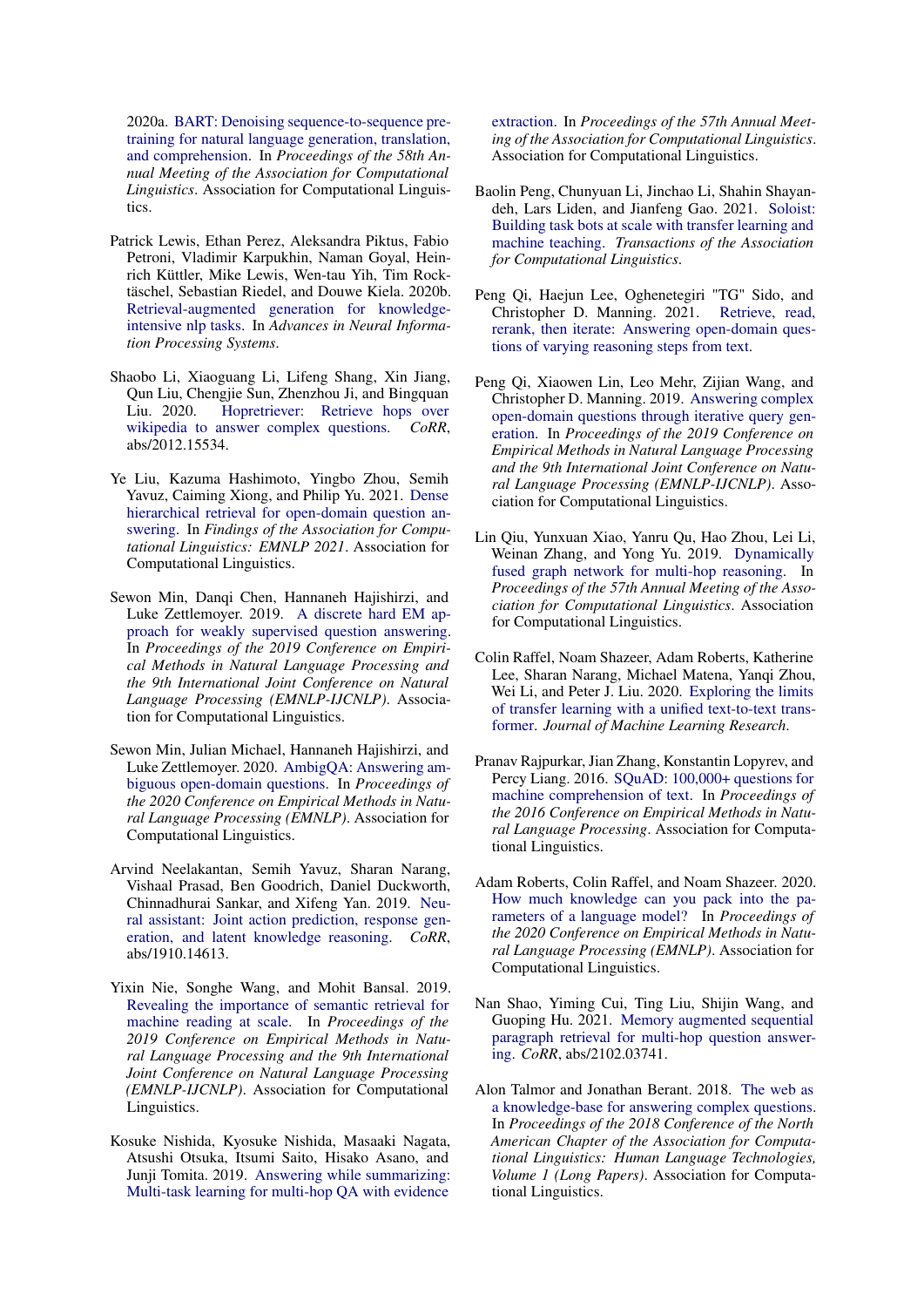- <span id="page-11-6"></span>Ming Tu, Kevin Huang, Guangtao Wang, Jing Huang, Xiaodong He, and Bowen Zhou. 2020. Select, answer and explain: Interpretable multi-hop reading comprehension over multiple documents. In *AAAI*.
- <span id="page-11-0"></span>Ellen M. Voorhees. 1999. The trec-8 question answering track report. In *In Proceedings of TREC-8*, pages 77–82.
- <span id="page-11-2"></span>Johannes Welbl, Pontus Stenetorp, and Sebastian Riedel. 2018. [Constructing datasets for multi-hop](https://aclanthology.org/Q18-1021) [reading comprehension across documents.](https://aclanthology.org/Q18-1021) *Transactions of the Association for Computational Linguistics*.
- <span id="page-11-5"></span>Thomas Wolf, Lysandre Debut, Victor Sanh, Julien Chaumond, Clement Delangue, Anthony Moi, Pierric Cistac, Tim Rault, Rémi Louf, Morgan Funtowicz, and Jamie Brew. 2019. [Huggingface's trans](http://arxiv.org/abs/1910.03771)[formers: State-of-the-art natural language process](http://arxiv.org/abs/1910.03771)[ing.](http://arxiv.org/abs/1910.03771) *CoRR*, abs/1910.03771.
- <span id="page-11-4"></span>Wenhan Xiong, Xiang Li, Srini Iyer, Jingfei Du, Patrick Lewis, William Yang Wang, Yashar Mehdad, Scott Yih, Sebastian Riedel, Douwe Kiela, and Barlas Oguz. 2021. [Answering complex open-domain](https://openreview.net/forum?id=EMHoBG0avc1) [questions with multi-hop dense retrieval.](https://openreview.net/forum?id=EMHoBG0avc1) In *International Conference on Learning Representations*.
- <span id="page-11-7"></span>Wenhan Xiong, Mo Yu, Xiaoxiao Guo, Hong Wang, Shiyu Chang, Murray Campbell, and William Yang Wang. 2019. [Simple yet effective bridge reasoning](https://aclanthology.org/D19-5806) [for open-domain multi-hop question answering.](https://aclanthology.org/D19-5806) In *Proceedings of the 2nd Workshop on Machine Reading for Question Answering*.
- <span id="page-11-3"></span>Zhilin Yang, Peng Qi, Saizheng Zhang, Yoshua Bengio, William Cohen, Ruslan Salakhutdinov, and Christopher D. Manning. 2018. [HotpotQA: A dataset for di](https://aclanthology.org/D18-1259)[verse, explainable multi-hop question answering.](https://aclanthology.org/D18-1259) In *Proceedings of the 2018 Conference on Empirical Methods in Natural Language Processing*. Association for Computational Linguistics.
- <span id="page-11-1"></span>Edwin Zhang, Nikhil Gupta, Raphael Tang, Xiao Han, Ronak Pradeep, Kuang Lu, Yue Zhang, Rodrigo Nogueira, Kyunghyun Cho, Hui Fang, and Jimmy Lin. 2020. [Covidex: Neural ranking models and](https://aclanthology.org/2020.sdp-1.5) [keyword search infrastructure for the COVID-19](https://aclanthology.org/2020.sdp-1.5) [open research dataset.](https://aclanthology.org/2020.sdp-1.5) In *Proceedings of the First Workshop on Scholarly Document Processing*. Association for Computational Linguistics.
- <span id="page-11-8"></span>Chen Zhao, Chenyan Xiong, Corby Rosset, Xia Song, Paul Bennett, and Saurabh Tiwary. 2020. [Transformer-xh: Multi-evidence reasoning with ex](https://openreview.net/forum?id=r1eIiCNYwS)[tra hop attention.](https://openreview.net/forum?id=r1eIiCNYwS) In *International Conference on Learning Representations*.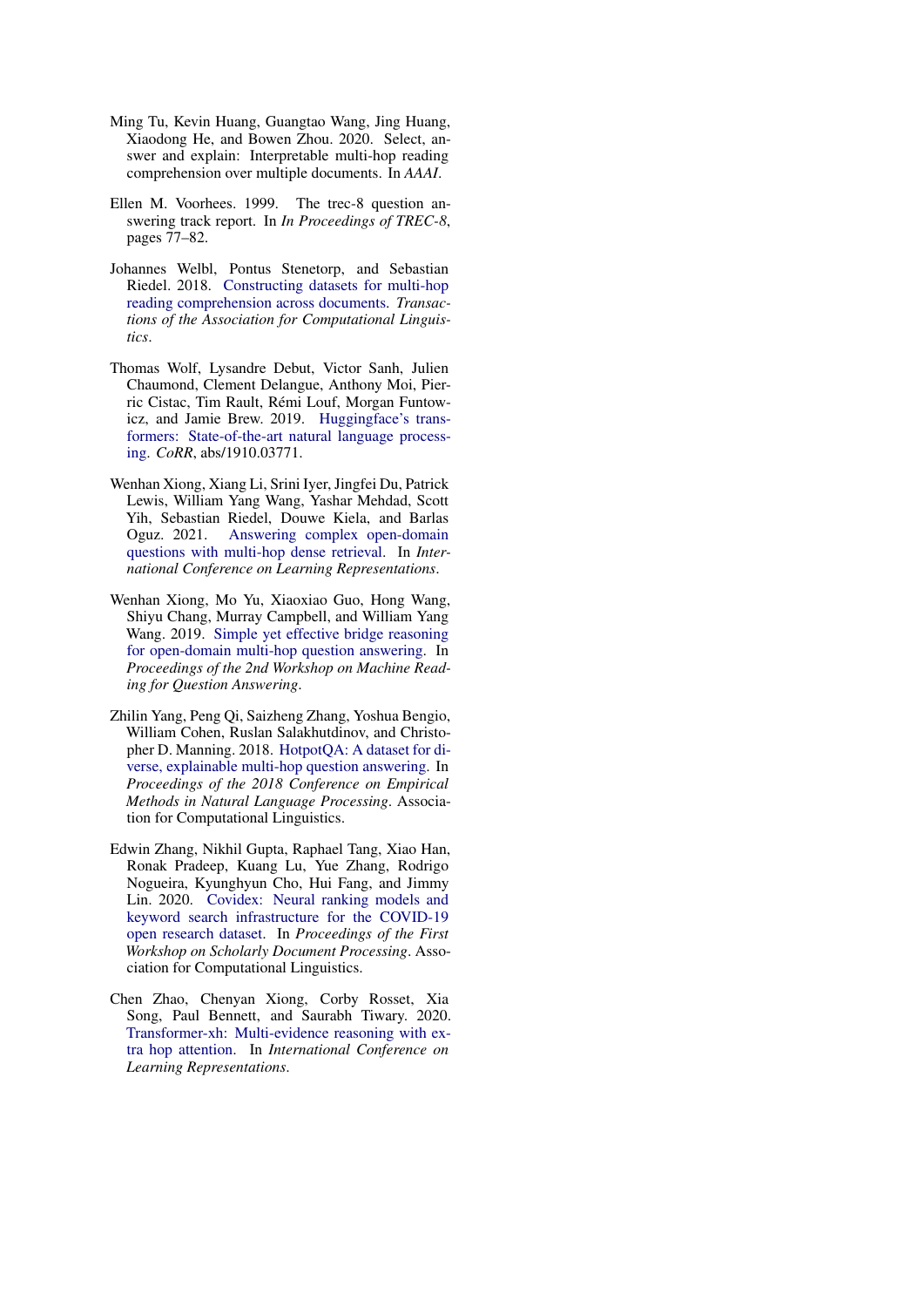# A Visualizing the Correlation between Evidence and Answer

<span id="page-12-1"></span>

Figure 4: Visualizing the correlation between evidence and answer prediction for COMPARISON questions.

<span id="page-12-2"></span>

Figure 5: Visualizing the correlation between evidence and answer prediction for BRIDGE questions.

In Figure [4](#page-12-1) and [5,](#page-12-2) we visualize the correlation between supporting evidence and answer prediction performances for *comparison* and *bridge* question types, respectively. To obtain these plots, we first split the examples into 10 buckets where  $n$ -th bucket contains the examples with support-F1 score in  $(10 * (n - 1), 10 * n]$  percentile for  $n = \{1, 2, \ldots, 10\}$ . Then, we take the average answer prediction accuracy (both EM and F1) over these examples for each bucket, and report this number on the y-axis of the plot at the corresponding support-F1 bucket on the x-axis, while dropping the empty buckets. Note that  $x = 0$  corresponds to examples with support-F1 score of 0. Also note that the size of a data point on the figure reflects the number of examples in the corresponding bucket as also indicated by the legend. From Figures [4](#page-12-1) and [5,](#page-12-2) we can observe that the accuracy of the generated answers is significantly lower, 30% for *bridge* and 10% for *comparison*, for the first bucket with zero support-F1 compared to buckets with positive support-F1 score. This suggests that the model has a difficult time figuring out the answer when the supporting evidence prediction is poor. Another observation that holds for both categories is the general trend of increased answer quality as the supporting fact prediction improves. Combining these two points provide additional evidence (in addition to Table [2](#page-5-1) in the main paper) implicitly supporting the answer generation process of PATHFID being grounded on the generated supporting facts, which is generated as the prefix of the answer segment in the full decoded reasoning path sequence during inference.

# <span id="page-12-0"></span>B Case Study: Full-Wiki Setting with Multi-hop Dense Retriever

In this subsection, we evaluate PATHFID in open domain setting of HotpotQA leveraging a recently proposed multi-hop dense retriever (MDR) [\(Xiong et al.,](#page-11-4) [2021\)](#page-11-4) for passage retrieval. Unlike distractor setting, MDR returns a set of passage pairs  $D_q^{\text{MDR}}$  =  $\{ (p_1^{(1)} \}$  $\mathfrak{p}_1^{(1)}, \mathfrak{p}_1^{(2)}$  $(p_1^{(2)}), (p_2^{(1)}$  $\mathfrak{p}_2^{(1)}, \mathfrak{p}_2^{(2)}$  $\binom{2}{2}, \ldots, \binom{p_N^{(1)}}{N}$  $p_N^{(1)},p_N^{(2)}$ N )} for question q, where each passage  $p_n^{(i)}$  comes with a title  $t_n^{(i)}$ , being retrieved from Wikipedia corpus. This setting naturally fits into how we formulate PATHFID+, which operates on the pairs of input passages as introduced in Section [3.3,](#page-3-1) where we simply set  $D_q^+ = D_q^{\text{MDR}}$ . For experiments with FID and PATHFID, which operate on set of single input passages, we simply split the pairs into single passages, ending up with  $2K$  passages when using top- $K$  retrieved paths from MDR. We present our results for this setting in Table [6.](#page-13-1) Similar to our observation in distractor setting, PATHFID provides a significant  $(\%1.8)$  answer EM score improvement over FID, while also achieving a quite competitive performance on the supporting fact prediction compared to strong discriminative models [\(Asai et al.,](#page-9-6) [2020;](#page-9-6) [Li et al.,](#page-10-11) [2020\)](#page-10-11) optimized for better retrieval performance. Most notably, PATHFID+ provides significant gains over PATHFID, achieving 59.8% answer-EM and 52.8% supporting fact EM score, showing the importance of encoding cross-passage interactions. It is important to note here that our results with PATHFID+ is not directly comparable to the reader results from MDR [\(Xiong et al.,](#page-11-4) [2021\)](#page-11-4) because we are able to only use top-25 retrieved paths due to hardware limitations. Finally, we also evaluate the same PATHFID+ model on Dev<sup>∗</sup> obtained by adding the pair of gold passages in  $D_q^{\text{MDR}}$ , where we aim to isolate the error propagation from the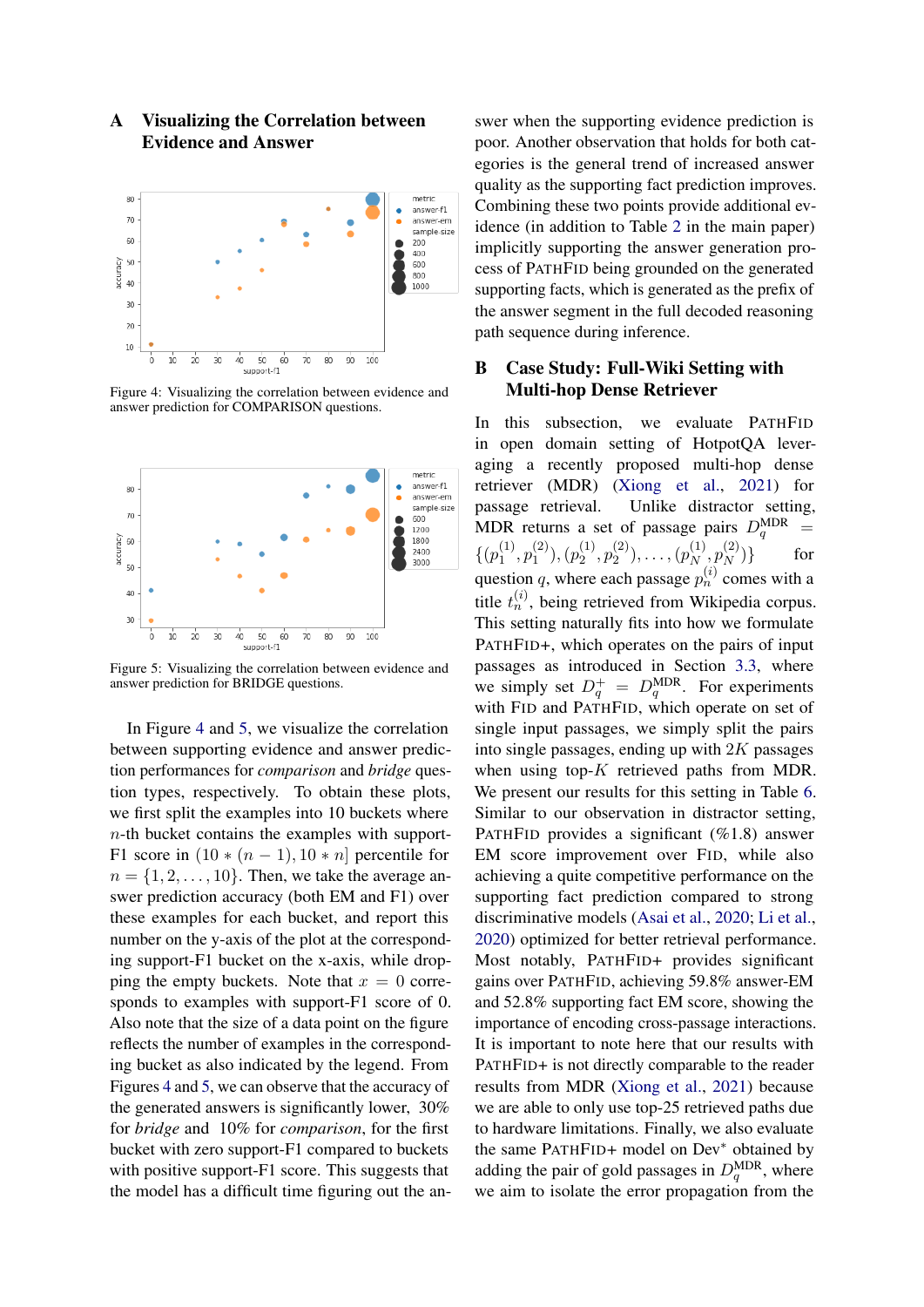<span id="page-13-1"></span>

|                                                      |      | Answer         |      | <b>Support</b> |
|------------------------------------------------------|------|----------------|------|----------------|
| <b>Methods</b>                                       | EM   | F <sub>1</sub> | EM   | F1             |
| GoldEn Retriever (Qi et al., 2019)                   |      | 49.8           |      | 64.6           |
| Semantic Retrieval (Nie et al., 2019)                | 46.5 | 58.8           | 39.9 | 71.5           |
| Transformer-XH (Zhao et al., 2020)                   | 50.2 | 62.4           | 42.2 | 71.6           |
| Graph Recurrent Retriever (Asai et al., 2020) (wwm)  | 60.5 | 73.3           | 49.3 | 76.1           |
| Graph Recurrent Retriever (Asai et al., 2020) (base) |      | 65.8           | 47.9 | 75.0           |
| HopRetriever (Li et al., 2020)                       |      | 75.2           | 52.5 | 78.9           |
| HopRetriever-plus (Li et al., 2020)                  |      | 79.2           | 56.0 | 81.8           |
| MDR-Electra (Top-50 paths) (Xiong et al., 2021)      |      | 74.3           |      |                |
| MDR-FiD (Top-50 paths) (Xiong et al., 2021)          |      | 73.1           |      |                |
| <b>Our Models</b>                                    |      |                |      |                |
| $FID^*$ (Top-25 paths)                               | 54.0 | 66.0           |      |                |
| PATHFID (Top-25 paths)                               |      | 67.9           | 49.0 | 74.1           |
| PATHFID+ (Top-25 paths)                              |      | 72.4           | 52.8 | 76.6           |
| <b>On Dev<sup>*</sup></b> Evaluation                 |      |                |      |                |
| PATHFID+ (Top-25 paths)                              | 70.2 | 81.5           | 60.9 | 86.3           |

Table 6: Results for open-domain setting using MDR [\(Xiong et al.,](#page-11-4) [2021\)](#page-11-4) as the retriever. Dev<sup>\*</sup> refers to the development set where the retrieved passages are expanded with the gold passage (as an oracle setting) to account for the cases where the retriever fails to retrieve the gold passages. FID<sup>\*</sup> indicates our implementation.

<span id="page-13-2"></span>

|                      |                    | Answer |      |       | <b>Support</b> |
|----------------------|--------------------|--------|------|-------|----------------|
| <b>Model Size</b>    | <b>Top-K Paths</b> | EM     | F1   | EM    | F1             |
| T <sub>5</sub> -BASE | Top-25             | 56.6   | 69.1 | 51.9  | 75.7           |
| T5-LARGE             | Top- $25$          | 59.8   | 72.4 | 52. R | 76.6           |
|                      |                    |        |      |       |                |

Table 7: Full-wiki results with PATHFID+ comparing two different T5 model sizes.

underlying retriever. Table [6](#page-13-1) shows that both the answer and supporting fact prediction performance improves quite significantly, showing the potential impact that developments on retriever side of the problem can also make.

# C The Effect of Model Size for Future Reference

As discussed in Section [D,](#page-13-0) fine-tuning PATHFID+ with T5-large initialization might require significant resources and non-trivial memory efficient optimization (e.g., gradient checkpointing). To provide a baseline with a smaller model for future research, here we include the results of PATHFID+ with T5-base initialization using the same setting reported in Table [6](#page-13-1) in the main paper. As presented in Table [7,](#page-13-2) although the performance difference on the supporting fact prediction is relatively small ( 1%), answer prediction performance drops significantly (by 3.2%) when we switch from T5-large to T5-base. However, working with T5-base is much more efficient in terms of resources and iteration

time for building baselines, trying out new ideas and thought experiments. So, we hope this baseline will be helpful for future research.

## <span id="page-13-0"></span>D More on Training and Implementation Details

Hop ordering. HotpotQA benchmark provides annotation only for *unordered* gold passages, without explicitly specifying which passage corresponds to the  $k$ -th hop (e.g., first-hop, second-hop, etc.) on the reasoning path. In our implementation, we combine the heuristic strategies applied by GRR [\(Asai et al.,](#page-9-6) [2020\)](#page-9-6) and MDR [\(Xiong et al.,](#page-11-4) [2021\)](#page-11-4). More precisely, if only one of the gold passages contains the answer, then we take the passage that includes the answer span as the final passage. If the answer span is included in both passages, we break the tie by falling back to the hyperlink-based ordering strategy proposed by GRR [\(Asai et al.,](#page-9-6) [2020\)](#page-9-6).

Post-processing for passage title reconstruction. Note that PATHFID generates the titles of the passages on the reasoning path token by token including the separator tokens. However, the decoder might fall into some minor errors during the generation process, which may cause the resulting titles to end up slightly different from the original ones. To account for such minor errors, we leverage the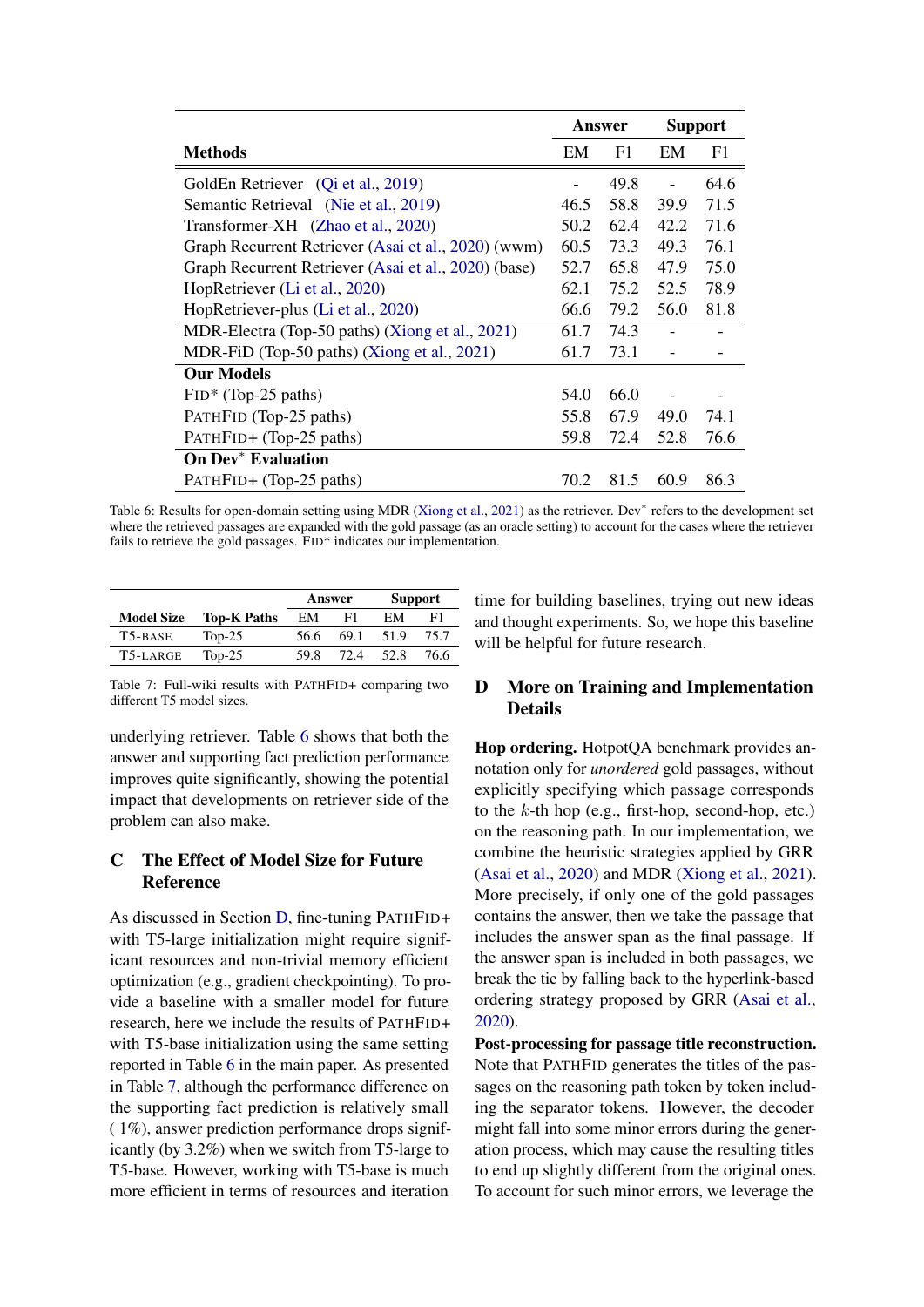set of titles coming from the input passages and find the most similar among them to our generated passage titles based on token-level F1-score. We call this process *title reconstruction* and apply it while reporting the performance for supporting fact predictions. Table [4](#page-7-2) shows the benefit of *title reconstruction* for mitigating such minor generation errors. On the other hand, the small performance boost suggests that titles PATHFID already generates quite faithful title predictions.

Model selection. For all the models reported in this work, we perform evaluation at every 500 steps during training by decoding the whole development set on a separate machine in a non-blocking fashion. We then select the best model based on the answer exact-match score performance. However, since PATHFID variants generate more than just the answer, it can be leveraged to optimize for a more holistic metric including the supporting fact prediction performance, offering further control on model selection. We leave further exploration of this phenomenon to future work.

Scaling to larger evidence pools for full-wiki setting. As briefly noted in Appendix [B,](#page-12-0) we report results in full-wiki setting using only top-25 paths returned by MDR [\(Xiong et al.,](#page-11-4) [2021\)](#page-11-4) due to hardware constraints. More precisely, a single training example becomes impossible to fit into GPU memory (40GB) even for top-25 paths for PATHFID+ model with T5-large initialization. To make the training feasible, we resort to gradient checkpoint- $ing<sup>3</sup>$  $ing<sup>3</sup>$  $ing<sup>3</sup>$  which trades off GPU memory with speed. However, in this case, even with 25 retrieved paths, training PATHFID+ for 10K steps with batch size of 64 using gradient accumulation takes 19 hours on 8 A100 GPUs with 40GB memory each, which is one of the most prominent limitations hurdling the progress for this line of research. Further research on making generative approaches with large pretrained models more efficient without losing on the performance side holds a great potential impact to accelerate the progress of fully generative models for question answering.

#### E Hyperparameter Settings

In Tables [9,](#page-14-1) [8](#page-14-2) and [10,](#page-14-3) we provide the full set of important hyperparameters used for the models reported both in the main paper (HotpotQA-distractor and IIRC) and in the Appendix [B](#page-12-0) (HotpotQAfullwiki), respectively.

<span id="page-14-2"></span>

|                |                | PATHFID+       |
|----------------|----------------|----------------|
| $t5$ -large    | $t5$ -large    | $t5$ -large    |
| $1e-4$         | $1e-4$         | $1e-4$         |
| constant       | constant       | constant       |
| 64             | 64             | 64             |
| n <sub>O</sub> | n <sub>O</sub> | n <sub>O</sub> |
| 256            | 256            | 512            |
| 32             | 64             | 64             |
| $\Omega$       | $\Omega$       | $\Omega$       |
| 1.0            | 1.0            | 1.0            |
| 10             | 10             | 10             |
|                |                |                |
|                | FID            | <b>PATHFID</b> |

Table 8: Hyperparameters for experiments on HotpotQA Distractor setting.

<span id="page-14-1"></span>

| parameter              | FID            | <b>PATHFID</b> | PATHFID+       |
|------------------------|----------------|----------------|----------------|
| initialization         | $t5$ -large    | $t5$ -large    | t5-large       |
| learning rate          | $1e-4$         | $1e-4$         | $1e-4$         |
| learning rate schedule | constant       | constant       | constant       |
| hatch size.            | 64             | 64             | 64             |
| gradient checkpointing | n <sub>O</sub> | n <sub>0</sub> | n <sub>O</sub> |
| maximum input length   | 256            | 256            | 512            |
| maximum output length  | 32             | 64             | 64             |
| warmup ratio           | $\Omega$       | $\Omega$       | $\Omega$       |
| gradient clipping norm | 1.0            | 1.0            | 1.0            |
| training epoch         | 10             | 10             | 10             |
| weight decay           |                |                | $\Omega$       |

Table 9: Hyperparameters for experiments on IIRC dataset.

<span id="page-14-3"></span>

| FID      | <b>PATHFID</b> | PATHFID+ |
|----------|----------------|----------|
| t5-large | t5-large       | t5-large |
| $1e-4$   | $1e-4$         | $1e-4$   |
| constant | constant       | constant |
| 64       | 64             | 64       |
| yes      | yes            | yes      |
| 256      | 256            | 512      |
| 32       | 64             | 64       |
|          | $\Omega$       | $\Omega$ |
| 1.0      | 1.0            | 1.0      |
| 10K      | 10K            | 10K      |
| $\theta$ | $\theta$       | 0        |
| 25       | 25             | 25       |
|          |                |          |

Table 10: Hyperparameters for experiments on HotpotQA Full-wiki setting.

### F Qualitative Analysis

In this section, we provide examples comparing the predictions of FID and PATHFID over *bridge* and *comparison* question types. Each of the example Table [11,](#page-15-0) [12,](#page-16-0) [13](#page-16-1) in the next pages follows a similar structure, where we include gold answer, FID answer prediction, PATHFID answer (and full path) prediction, and 5 supporting passages (out of 10) for the brevity of presentation. Among the input passages, the first two correspond to gold passages, for which we include the full content as well as highlighting the key supporting facts/sentences with orange color. The following three passages are presented as a subset of the distractors, for each of which we include a one-line content unless it plays a crucial role in distracting at least one of the models in making a wrong prediction. In this case, we also add the content of this particular passage as well as highlighting the specific distractor span/sentence causing the failure of either FID or PATHFID.

<span id="page-14-0"></span><sup>3</sup> https://pytorch.org/docs/stable/checkpoint.html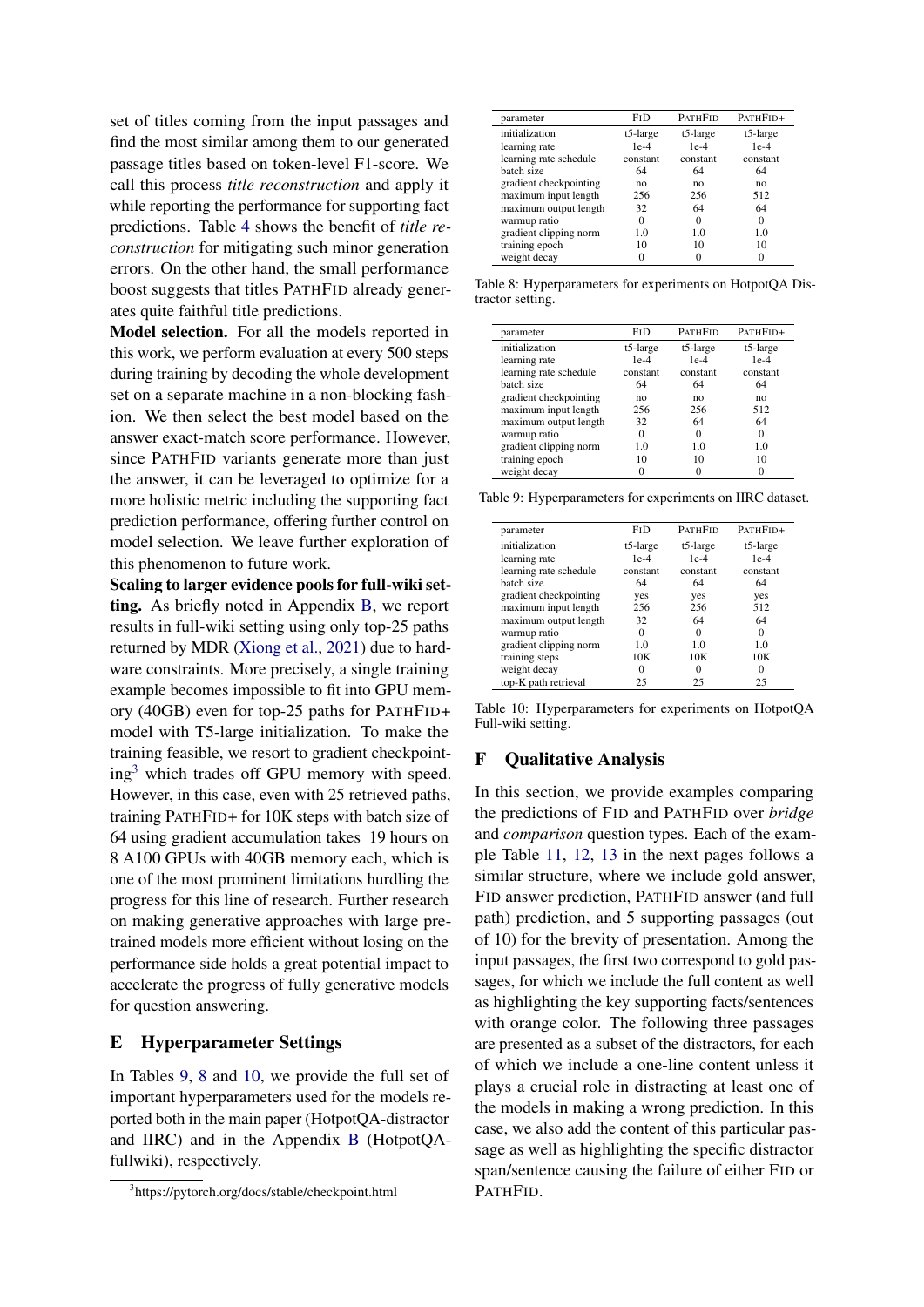<span id="page-15-0"></span>

| <b>Ouestion</b>       | The Memphis Hustle are based in a suburb of a city with a population of what in                                                                                                                                                                                                                                                                                                                                                                                                                                                                                                                                                                                                                                                                                                                                                                                                                                                                                                                                                                      |  |  |
|-----------------------|------------------------------------------------------------------------------------------------------------------------------------------------------------------------------------------------------------------------------------------------------------------------------------------------------------------------------------------------------------------------------------------------------------------------------------------------------------------------------------------------------------------------------------------------------------------------------------------------------------------------------------------------------------------------------------------------------------------------------------------------------------------------------------------------------------------------------------------------------------------------------------------------------------------------------------------------------------------------------------------------------------------------------------------------------|--|--|
|                       | 2010?                                                                                                                                                                                                                                                                                                                                                                                                                                                                                                                                                                                                                                                                                                                                                                                                                                                                                                                                                                                                                                                |  |  |
| <b>Input Passages</b> | 1. Memphis Hustle: <f1> The Memphis Hustle are an American professional<br/>basketball team of the NBA G League announced to begin play for the 2017–18<br/>season as an affiliate of the Memphis Grizzlies of the National Basketball Asso-<br/>ciation (NBA). <math>\langle</math> (2&gt; Based in the Memphis suburb of Southaven, Mississippi,<br/>the team will play their home games at the Landers Center.<br/>2. Southaven, Mississippi: <f1> Southaven is a city in DeSoto County, Missis-<br/><math>\frac{1}{\text{sippi}}</math>, United States. <f2> It is a suburb of Memphis, Tennessee, and a principal<br/>city in the Memphis metropolitan area. <math>\langle f3 \rangle</math> The 2010 census reported a popu-<br/>lation of 48,982, making Southaven the third largest city in Mississippi. <f4><br/>Southaven is traversed from north to south by the I-55/I-69 freeway. <f5> The<br/>city's name derives from the fact that Southaven is located south of Whitehaven,<br/>a neighborhood in Memphis.</f5></f4></f2></f1></f1> |  |  |
|                       | 3. Lakeland, Tennessee: Lakeland is a city in Shelby County, Tennessee, and a<br>suburb of Memphis. The population was 12,430 at the 2010 census.                                                                                                                                                                                                                                                                                                                                                                                                                                                                                                                                                                                                                                                                                                                                                                                                                                                                                                    |  |  |
|                       | 4. Marion, Arkansas: Marion is a city in and the county seat of Crittenden                                                                                                                                                                                                                                                                                                                                                                                                                                                                                                                                                                                                                                                                                                                                                                                                                                                                                                                                                                           |  |  |
|                       | County, Arkansas<br>5. West Memphis, Arkansas: West Memphis is the largest city in Crittenden                                                                                                                                                                                                                                                                                                                                                                                                                                                                                                                                                                                                                                                                                                                                                                                                                                                                                                                                                        |  |  |
|                       | County, Arkansas                                                                                                                                                                                                                                                                                                                                                                                                                                                                                                                                                                                                                                                                                                                                                                                                                                                                                                                                                                                                                                     |  |  |
|                       |                                                                                                                                                                                                                                                                                                                                                                                                                                                                                                                                                                                                                                                                                                                                                                                                                                                                                                                                                                                                                                                      |  |  |
| <b>Gold Answer</b>    | 48,982                                                                                                                                                                                                                                                                                                                                                                                                                                                                                                                                                                                                                                                                                                                                                                                                                                                                                                                                                                                                                                               |  |  |
| <b>FID Answer</b>     | 12,430                                                                                                                                                                                                                                                                                                                                                                                                                                                                                                                                                                                                                                                                                                                                                                                                                                                                                                                                                                                                                                               |  |  |
| <b>PATHFID Answer</b> | 48,982                                                                                                                                                                                                                                                                                                                                                                                                                                                                                                                                                                                                                                                                                                                                                                                                                                                                                                                                                                                                                                               |  |  |
| <b>PATHFID Output</b> | $\lt$ title-1> Memphis Hustle $\lt$ facts-1> $\lt$ f1> $\lt$ f2> $\lt$ title-2> Southaven, Mississippi<br>$\text{-(facts-2)} < f1 > \text{-(f3)} < \text{answer} > 48,982$                                                                                                                                                                                                                                                                                                                                                                                                                                                                                                                                                                                                                                                                                                                                                                                                                                                                           |  |  |

Table 11: BRIDGE-type question example, where PATHFID **predicts the correct answer while FID fails to do so.** The third passage is the distractor causing FID to make a wrong prediction due to the highlighted sentence in red.